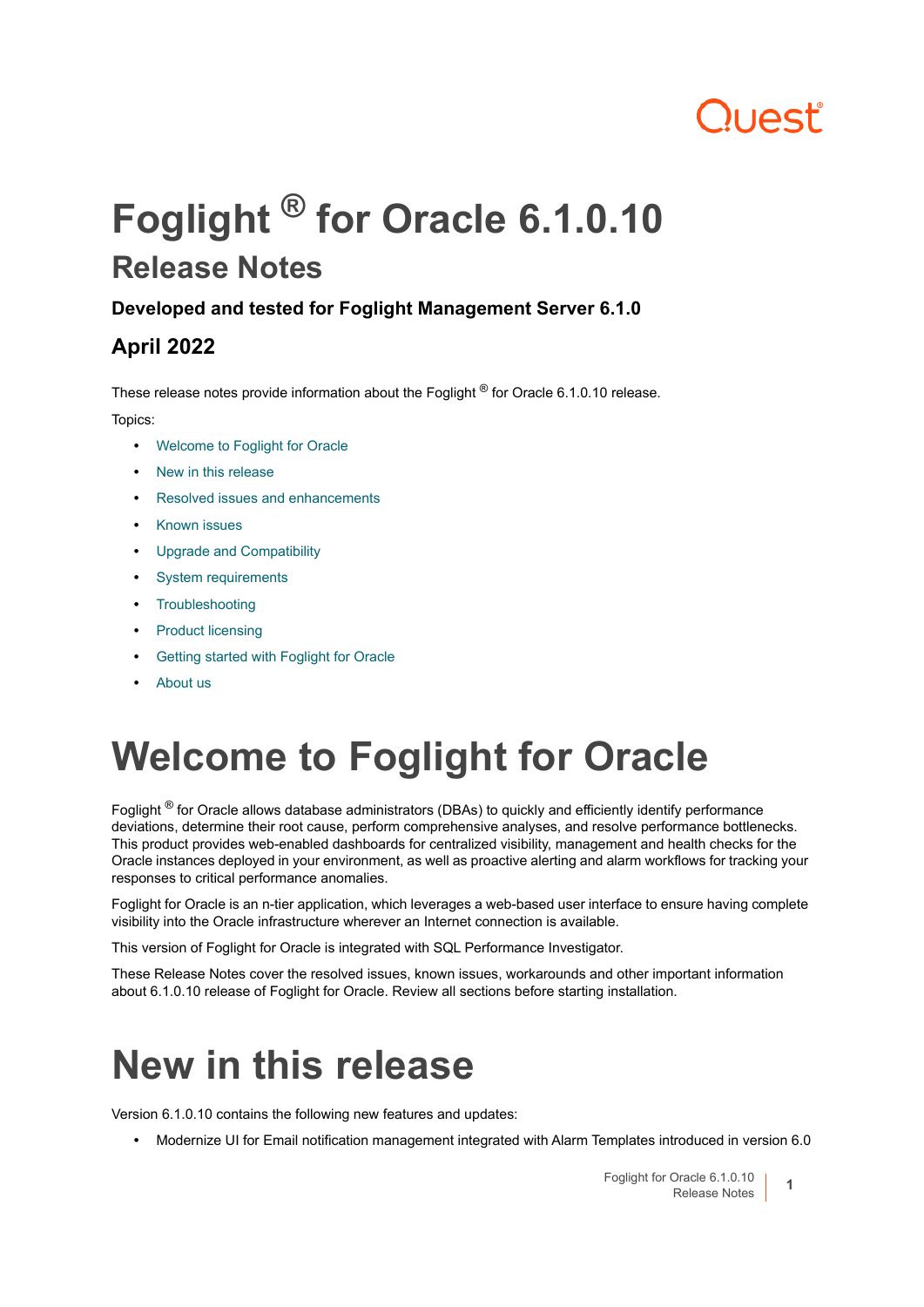- **•** New role "Alarms Management Administrator" to manage "Alarm Template" and "Notifications Management"
- **•** New REST API for export/import alarm templates and notifications
- **•** UI usability enhancements to the navigation and search
	- **▪** Added support for managing bookmarks as part of the new left navigation panel.
	- **▪** Enhanced the left navigation to save the user preferences pinned/unpinned
	- **▪** Enhanced the left navigation to be resizable
	- **▪** Enhancements to the masthead area to allow setting of the management server identifier
- **•** New Login Screen
- **•** An Explorer option is available for users to explore data/nodes within the dashboards themselves, replacing the left navigation of the classic Foglight User Interface (UI).
- **•** Support for GMSA
	- **▪** Added support for gMSA with Foglight SQL Server repository
	- **▪** Added support for gMSA with PI repository
- **•** Enable PI hint added to database global view
- **•** upgrade log4j 1.2.17 libs to 2.17.1 across all Foglight core and cartridges

See also:

**•** [Resolved issues and enhancements](#page-1-0)

## <span id="page-1-0"></span>**Resolved issues and enhancements**

The following is a list of issues addressed and enhancements implemented in this release.

**Table 1. Resolved issues**

| <b>Issue ID</b>      | <b>Resolved issue</b>                                                               |
|----------------------|-------------------------------------------------------------------------------------|
| FOG-2670             | Fixed incorrect Oracle version displaying in 18c and higher                         |
| FOG-213<br>(FOM-577) | Fixed PGA Advisory continues to show when set PGA auto tunning                      |
| FOG-2682             | Fixed Foglight database agent triggering wrong tablespace utilization alerts/alarms |
| FOG-2696             | Fixed issue of execution plan does not show in Change Tracking sometimes            |
| FOG-3474             | Fixed OS connection when using RSA key                                              |
| FOG-3443             | Changed Foglight connection to Oracle as read-only                                  |
| FOG-515              | Fixed the Metric for "Oracle Utilization"                                           |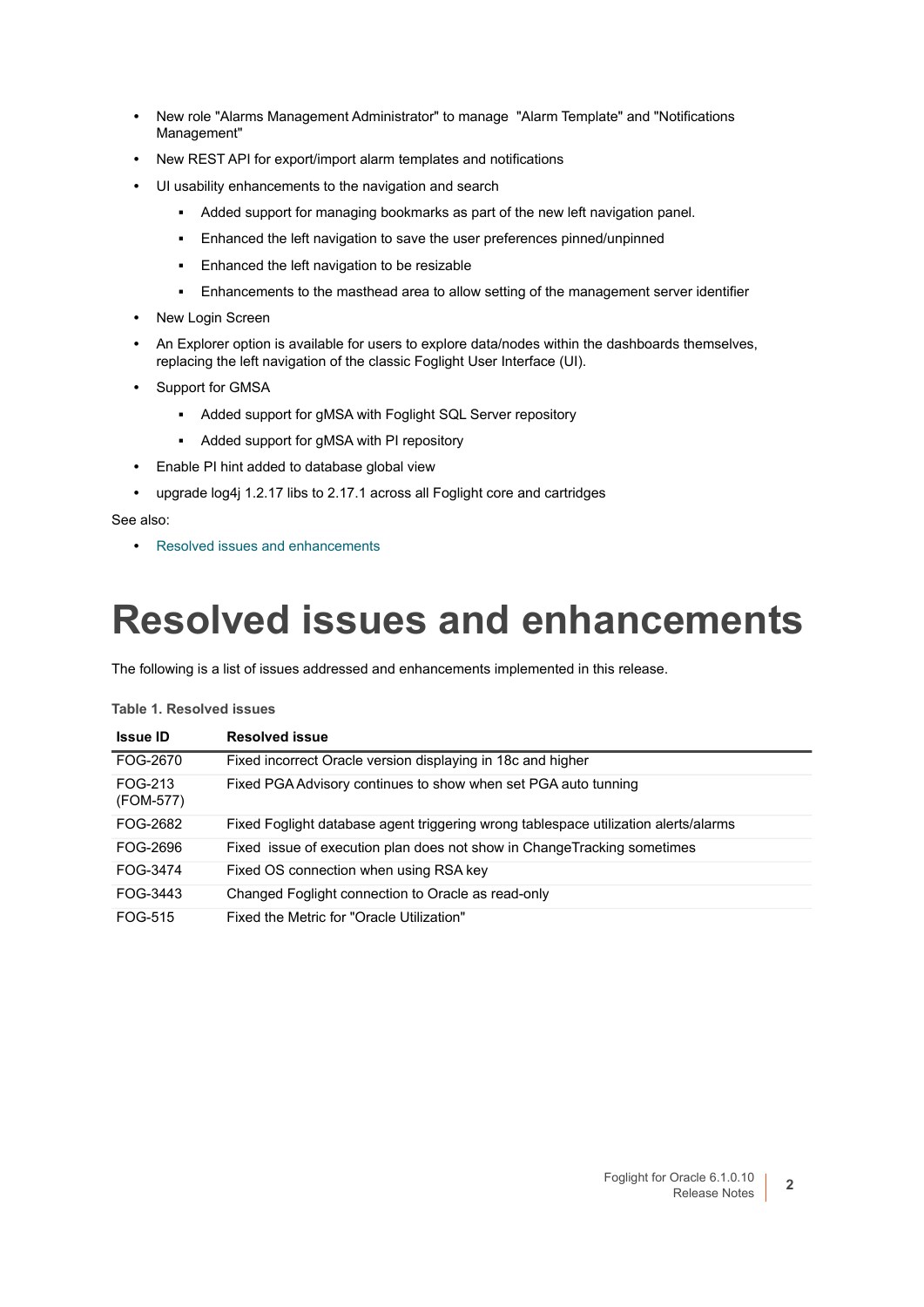## <span id="page-2-0"></span>**Known issues**

The following is a list of issues known to exist at the time of release.

### **Cartridge-related issues**

| <b>Issue ID</b>  | <b>Known issue</b>                                                                                                                                                                                                                                                                                                                        |  |  |
|------------------|-------------------------------------------------------------------------------------------------------------------------------------------------------------------------------------------------------------------------------------------------------------------------------------------------------------------------------------------|--|--|
| <b>FAIO-217</b>  | PI engine didn't use new credential changed in Connection Details dashboard.                                                                                                                                                                                                                                                              |  |  |
|                  | Workaround: Reactive the agent after changing the credential.                                                                                                                                                                                                                                                                             |  |  |
| <b>FOM-76</b>    | RAC agents do not collect data after changed credential from sysdba to nosysdba.                                                                                                                                                                                                                                                          |  |  |
|                  | Workaround: Refer to the KB: https://support.quest.com/foglight-for-<br>databases/kb/317055/rac-agents-do-not-collect-data-after-changed-credential-from-using-<br>sysdba-to-nosysdba.                                                                                                                                                    |  |  |
| <b>FOM-81</b>    | Cannot monitor Extdata due to commands located in folder /usr/sbin.                                                                                                                                                                                                                                                                       |  |  |
|                  | Workaround: Check "Use Sudo" when monitoring Exadata.                                                                                                                                                                                                                                                                                     |  |  |
| <b>FOM-769</b>   | Cannot receive email of DBO - Invalid Materialized Views alarm when the agent is RAC one<br>node instance.                                                                                                                                                                                                                                |  |  |
|                  | Workaround:                                                                                                                                                                                                                                                                                                                               |  |  |
|                  | 1.<br>Select the RAC one node instance(s) in Global view.                                                                                                                                                                                                                                                                                 |  |  |
|                  | Go to the Configure Alarms dashboard.<br>2                                                                                                                                                                                                                                                                                                |  |  |
|                  | Select All Alarms or a specific alarm.<br>3                                                                                                                                                                                                                                                                                               |  |  |
|                  | Click Set configuration on selected agents.<br>4                                                                                                                                                                                                                                                                                          |  |  |
|                  | Select the RAC agent(s).<br>5                                                                                                                                                                                                                                                                                                             |  |  |
|                  | Click Apply to apply the setting to selected RAC agent.<br>6                                                                                                                                                                                                                                                                              |  |  |
| <b>FOGDG-858</b> | DB instance is still synchronized and displayed in FMS federation master even when it is<br>stopped for some reason and not displayed in the FMS federation child.                                                                                                                                                                        |  |  |
| ODB-2829         | When running user-defined collections on dynamic tables, deleted items are still kept in the<br>topology. As a result, the number of rows displayed on the user-defined collections table will<br>exceed the configured value for maximum allowed rows.                                                                                   |  |  |
| ODB-2984         | In the Global Administration > User-defined Collections screen, it is possible to create two<br>collections that bear the same name with a different capitalization (for example: MyCollection<br>and Mycollection); however, only one collection will appear in the topology, and be displayed<br>on the User-defined Collections panel. |  |  |
| ODB-3029         | Creation of user-defined collections for a RAC database should be executed by selecting the<br>RAC agent itself and not the RAC and its nodes.                                                                                                                                                                                            |  |  |
| ODB-4002         | Using the administration module to configure the sessions screen parameters for a single node<br>in a RAC environment will result in all the RAC nodes being configured with the same<br>parameter.                                                                                                                                       |  |  |
| ODB-4417         | User-defined collections that return a variant number of columns (such as select * from ) will<br>only retrieve the columns that existed during its creation. Any additional columns added at a<br>later time will be ignored.                                                                                                            |  |  |
| ODB-6784         | Version 5.6.4 and above of the product uses only SSH to connect to Unix hosts. Customers<br>upgrading from previous versions of the product that were using telnet will now be converted to<br>use SSH.                                                                                                                                   |  |  |
| ODB-6939         | Customers that are monitoring instances using nslookup/IP and are upgrading to the new<br>version of the product should create the infrastructure cartridge agents themselves manually.                                                                                                                                                   |  |  |
| ODB-7064         | "Challenge response" credentials do not appear in the advanced lockbox pop up.                                                                                                                                                                                                                                                            |  |  |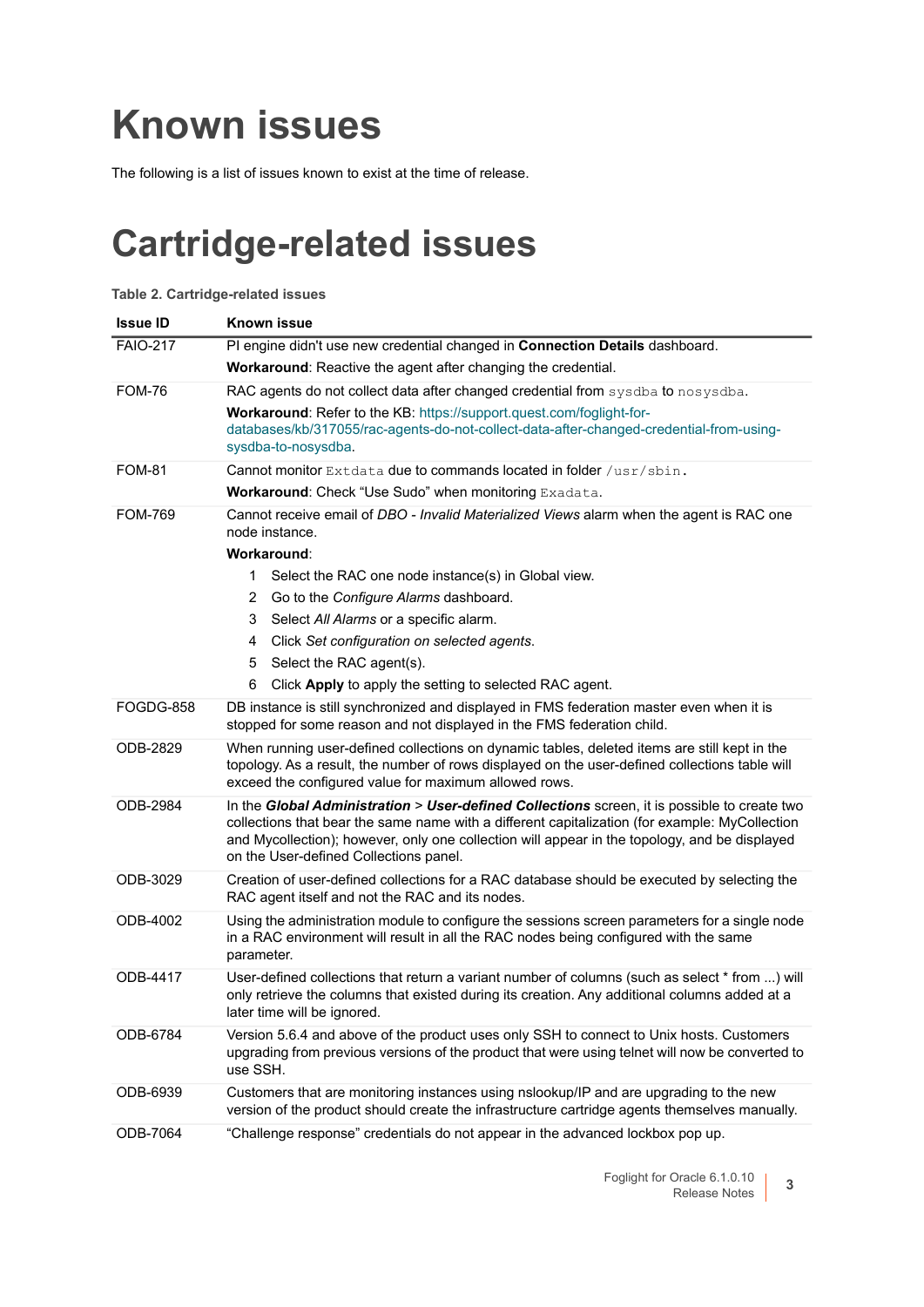| <b>Issue ID</b>       | <b>Known issue</b>                                                                                                                                                                                                                                                                                                                                            |
|-----------------------|---------------------------------------------------------------------------------------------------------------------------------------------------------------------------------------------------------------------------------------------------------------------------------------------------------------------------------------------------------------|
| ODB-7171              | The following metrics display NA when monitoring a RAC one node:                                                                                                                                                                                                                                                                                              |
|                       | Paging                                                                                                                                                                                                                                                                                                                                                        |
|                       | Page in<br>$\bullet$                                                                                                                                                                                                                                                                                                                                          |
|                       | Page out                                                                                                                                                                                                                                                                                                                                                      |
| ODB-7208,<br>ODB-7169 | The current implementation does not support collecting listener data from remote Windows<br>hosts using Windows local execution (the user that is currently running the agent manager).                                                                                                                                                                       |
| ODB-7427              | The Listener graphs under the Usability dashboard are not populated with data when<br>monitoring RAC One Node.                                                                                                                                                                                                                                                |
| ODB-7446              | The following alarms are displayed in the RAC level instead of the instance level:<br><b>Usability Availability Single</b><br>$\bullet$<br><b>Collection status</b><br>$\bullet$                                                                                                                                                                              |
| ODB-7452              | Setting the connection details of a RAC One Node and failing the validation, will result in failure<br>to save the changes.                                                                                                                                                                                                                                   |
| ODB-7454              | The invalid objects exclude list is not supported for RAC and RAC One Node.                                                                                                                                                                                                                                                                                   |
| ODB-7457              | When converting RAC One Node to RAC the OS cluster failover alarm is triggered.                                                                                                                                                                                                                                                                               |
| ODB-7463              | Upgrading an instance that has a legacy OS cartridge installed on its host will result in creation<br>of the database agent without the creation of the infrastructure agent.<br>Workaround: Create the infrastructure agent manually.                                                                                                                        |
| ODB-8272,             | Foglight for Oracle supports monitoring OS clusters residing on VMware machines only in the                                                                                                                                                                                                                                                                   |
| ODB-8128              | configuration of one OS cluster node per data center; monitoring is not possible if two or more<br>cluster nodes are located on different data center, to provide disaster recovery.                                                                                                                                                                          |
| ODB-8298              | Upgrading an ASM agent that was created manually will result in a malfunctioning ASM agent<br>that requires reconfiguration, unless the following fields in the agent settings are cloned: ASM<br>Instances, Host Details, Environment Variables, Collection Details, and Exclude Diskgroups.                                                                 |
| ODB-8697              | The Exclude Tablespace feature allows inserting tablespaces only by using the Java regular<br>expression syntax, rather than wildcards.                                                                                                                                                                                                                       |
| ODB-9129,<br>ODB-9337 | When selecting the RSA key connection type in the Exadata, ASM, and CRS installers, after<br>loading the id_rsa file, the dialog box Add Cells is automatically refreshed, thereby resetting all<br>other fields in the dialog box (Host name, User, Passphrase, Port, and sudo) leaving them<br>empty.                                                       |
| ODB-9143              | Exadata, ASM, and CRS agents are marked in the upgrade process as 'other agents', even<br>though they are Oracle agents and should be marked as such.                                                                                                                                                                                                         |
| ODB-9215              | The Global Administration does not support the CRS, Exadata and ASM agents. As a result,<br>any modification of the settings of the collection frequencies, retention policies, alarms and<br>email notifications for these agents can be carried out only using the default Foglight tools.                                                                  |
| ODB-9290              | The CRS installation wizard does not support using the connection type Local user, when the<br>monitored host runs on UNIX.                                                                                                                                                                                                                                   |
|                       | Workaround: Use command line installation (CLI) through the Silent Installer tool, which<br>supports this configuration.                                                                                                                                                                                                                                      |
| ODB-9291              | Using a virtual name when creating a CRS agent is not supported by either the CRS<br>installation wizard or the Silent Installer tool (command line installation); both tools only support<br>using a physical name or an IP address.                                                                                                                         |
| ODB-9738              | In an environment that includes a Foglight Agent Manager concentrator, when upgrading the<br>environment where the concentrator does not contain any regular agents, the concentrator is<br>not upgraded. Therefore, after the upgrade process takes place the Foglight Agent Manager<br>concentrator has to be deployed manually.                            |
| ODB-9739              | When editing the properties of the Foglight Agent Manager concentrator (Dashboards ><br>Administration > Agents > Agent Status), the name of the Foglight Agent Managers should be<br>entered in the Downstream FgIAMs section exactly as they appear in the topology, under<br>Home > Agents > All agents > < Agent name > > RMI data > FgIAM host property. |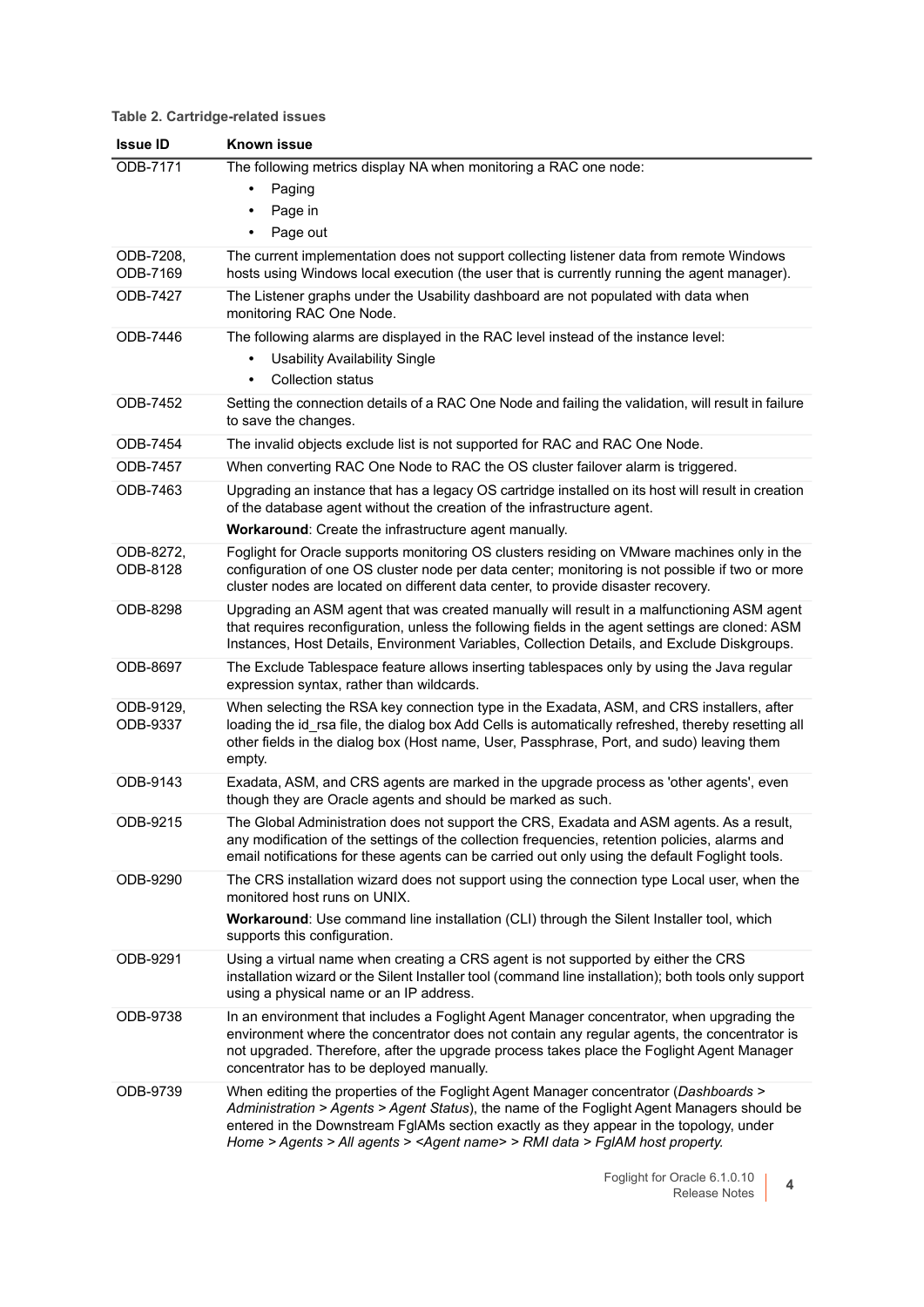| <b>Issue ID</b> | <b>Known issue</b>                                                                                                                                                                                                                                                                                                                |
|-----------------|-----------------------------------------------------------------------------------------------------------------------------------------------------------------------------------------------------------------------------------------------------------------------------------------------------------------------------------|
| ODB-9950        | Oracle monitoring installer does not support validation for the required sudo commands.<br>Therefore, the sudo user should be prepared before using it. For details, see Foglight for<br>Oracle User Guide.                                                                                                                       |
| ODB-10015       | The following secondary parameters are not cloned when creating an agent using the Oracle<br>Monitoring Installer:                                                                                                                                                                                                                |
|                 | Collection Details and Environment Variables parameters in Exadata agent<br>$\bullet$                                                                                                                                                                                                                                             |
|                 | Exclude Diskgroups parameter in ASM agent                                                                                                                                                                                                                                                                                         |
|                 | Unless these parameters and cloned and modified by the user, the upgrade process will<br>override them with the default values.                                                                                                                                                                                                   |
| ODB-10060       | When a UNIX-based Foglight Agent Manager, which is selected for monitoring a Windows-<br>based Oracle or ASM cluster, is using virtual IP to connect to the Oracle or ASM instance, the<br>OS connection validation fails.                                                                                                        |
|                 | Workaround: Use the virtual IP /physical IP/physical host name.                                                                                                                                                                                                                                                                   |
| ODB-10154       | In order to allow the agent to connect to the remote Windows Management Instrumentation<br>(WMI) components on Windows Server 2008 R2 or Windows 7 systems, special registry<br>settings are required. For details, see section Configuring Registry Settings for Windows<br>Server 2008 R2 and Windows 7 in Agent Manager Guide. |
| ODB-10907       | The following dashboards and views may be less responsive than others due to their<br>complexity:                                                                                                                                                                                                                                 |
|                 | Storage > Tablespaces and Datafiles > Tablespace details > Free Space Fragmentation<br>$\bullet$                                                                                                                                                                                                                                  |
|                 | Storage > Tablespaces and Datafiles > Datafile I/O Details > Fragmentation<br>٠                                                                                                                                                                                                                                                   |
|                 | Activity > Locks > Locks Tree (Current) tab & Locks Historical Tree tab<br>٠                                                                                                                                                                                                                                                      |
| ODB-10918       | Support for Oracle 12c has the following restrictions:                                                                                                                                                                                                                                                                            |
|                 | Oracle 12c Flex ASM is not supported.                                                                                                                                                                                                                                                                                             |
|                 | On the database agents' Administration > Oracle > Collection Settings screen, the<br>٠<br>Tablespace Settings tab is disabled. Tablespace Storage collection settings cannot be<br>edited for Oracle 12c.                                                                                                                         |
| ODB-11467       | In environments configured to use Agent Manager in High Availability mode the chosen Agent<br>Manager hosting the SQL PI repository will host watchdog and maintenance agents that<br>cannot participate in the Agent Manager high availability utility.                                                                          |
| ODB-12520       | The following homepages were removed from the custom dashboards: Interconnect/GCS,<br>Cluster Overview, Sessions, Instance identification and usability and Workload.                                                                                                                                                             |
| ORAFOG-197      | The offloadEfficiency metric has been changed to be internal and inaccessible as of Exadata<br>software version 12.1.2.3.0, which causes the Exadata dashboard shows 'n/a' in ID, Name,<br>and Status columns.                                                                                                                    |
| ORAFOG-267      | The Databases Global View dashboard shows negative and over 100% values for OS CPU<br>metrics.                                                                                                                                                                                                                                    |
| ORAFOG-308      | History data is missing if user upgrades the Foglight for Oracle cartridge 5.7.5.37 using the<br>SPM installer.                                                                                                                                                                                                                   |
| ORAFOG-313      | The Activity > Storage dashboard stopped responding after clicking any chart in the<br>Tablespaces view in FMS 5.7.1.                                                                                                                                                                                                             |
|                 | Workaround: Upgrade the Management Server to version 5.7.5 or later.                                                                                                                                                                                                                                                              |
| ORAFOG-315      | Some error messages showed in the Management Server log, after disabling or enabling Alert<br>log Groups.                                                                                                                                                                                                                         |
| ORAFOG-323      | The error "No views match input type of<br>DBO Drill RealTime InitializationParameters Instance" shows on the<br>Databases > Overview > Configuration dashboard.                                                                                                                                                                  |
|                 | Workaround: This error only occurs on the Foglight Management Server 5.7.0. Upgrade your<br>Management Server to a higher version.                                                                                                                                                                                                |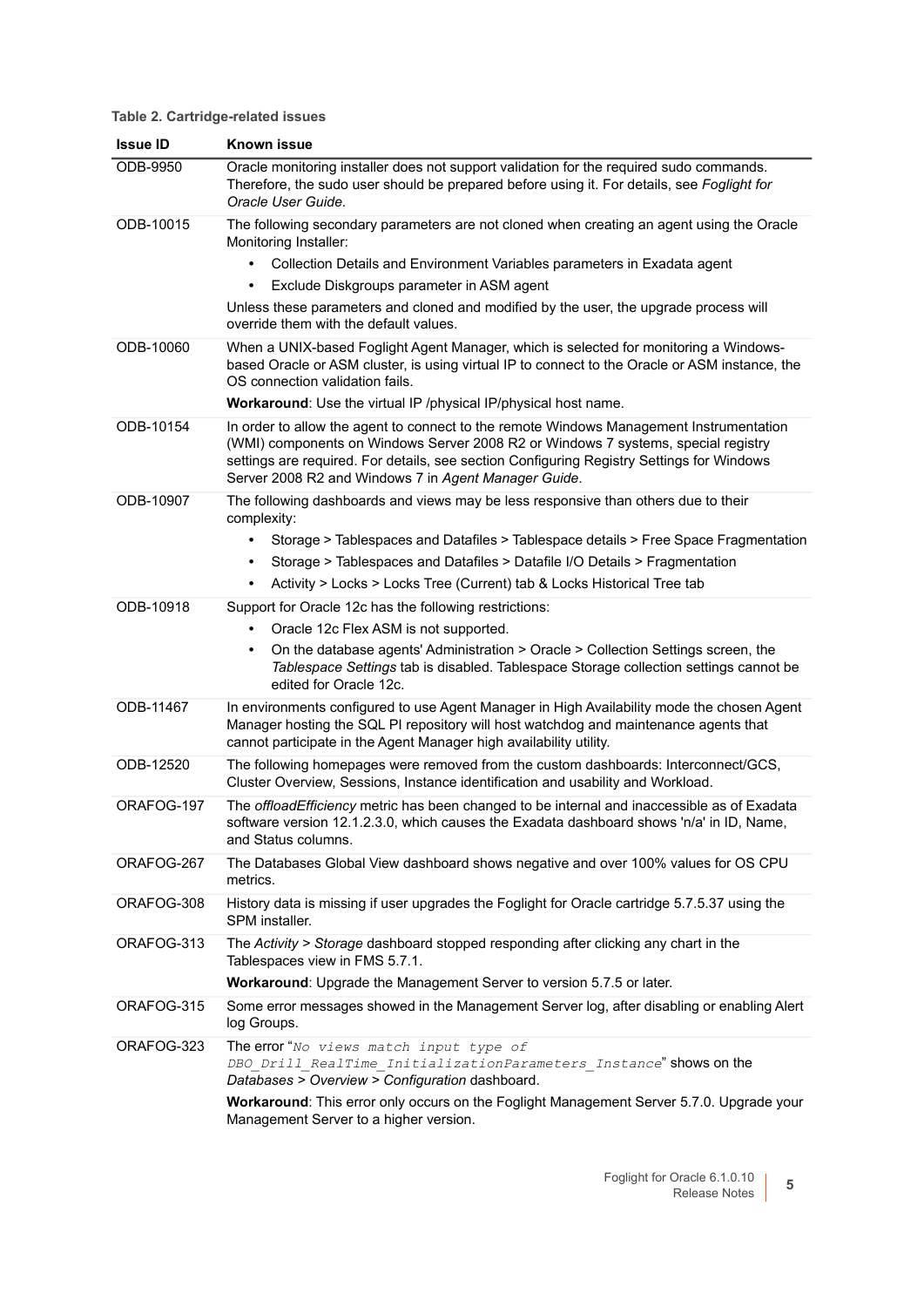| <b>Issue ID</b> | Known issue                                                                                                                                                                                                                                             |
|-----------------|---------------------------------------------------------------------------------------------------------------------------------------------------------------------------------------------------------------------------------------------------------|
| ORAFOG-324      | The error "For the value "Parameters", no view is set" shows on the Databases<br>> ASM dashboard.                                                                                                                                                       |
|                 | Workaround: This error only occurs on the Foglight Management Server 5.7.0. Upgrade your<br>Management Server to a higher version.                                                                                                                      |
| ORAFOG-342      | The $'ibprintca$ . $p1 - 1$ ' command has been deprecated, which causes the infiniband<br>switch operation fails.                                                                                                                                       |
| ORAFOG-564      | After switchover occurs in the Data Guard environment it takes one hour to see data in the<br>Primary Redo Generation Rate/Standby Apply Rate/Transport Rate charts in the Performance<br>dashboard when database is monitored with SYSDBA credentials. |
| ORAFOG-639      | The Oracle agent fails to collect some OS related metrics after disabling and re-enabling the<br>Foglight for Oracle cartridge.                                                                                                                         |
|                 | Workaround: On the Agent Status dashboard, deactivate and re-activate the agent, and then<br>wait for five minutes.                                                                                                                                     |
| ORAFOG-643      | The destination_name property in the Data Guard dashboard is missing after disabling and re-<br>enabling the Foglight for Oracle cartridge.                                                                                                             |
| ORAFOG-660      | Metrics of the monitored Host display n/a when an inactive host object binds to<br>OracleInstance.participatingHosts.                                                                                                                                   |
| ORAFOG-668      | In Monitor Oracle Instance dialog box, Agent Manager Host cannot be retrieved when the<br>default FgIAM is null and FgIAM list contains the Agent Manager which version is lower than<br>system required version.                                       |
| ORAFOG-676      | The Oracle upsince duration is miscalculated when FMS/FgIAM and Oracle DB locate in<br>different timezone.                                                                                                                                              |
| ORAFOG-714      | Foglight for Oracle fails to validate the connection and grant privileges to data guard agents<br>during the upgrade.                                                                                                                                   |
|                 | Workaround: Skip the validation in upgrade page and go to the Administration > Connection<br>Details dashboard. Change the user role from "Normal" to "SYSDBA", verify the connection<br>and grant the privileges, and then save your changes.          |
| ORAFOG-721      | Unable to create agents to monitor RAC via Installer Wizard when RAC nodes only support<br>connection with service name.                                                                                                                                |
|                 | Workaround: Create an agent manually in the Agent Status dashboard, and then change its<br>"monForceSid" in ASP to false.                                                                                                                               |
| ORAFOG-734      | If there are two credentials with the same account name existing in the Foglight Management<br>Server, picking one credential in "Set Credential" and "Test connection" might cause the other<br>credential to be updated as well.                      |
| ORAFOG-753      | If you select either of DB_Oracle, DB_Oracle_UI, DB_Global_View_UI, SPIRepository*<br>cartridges then click Reset on the Cartridge Inventory dashboard, the upgrade wizard will<br>prompt again.                                                        |
|                 | Workaround: Do the following:                                                                                                                                                                                                                           |
|                 | Navigate to the Administration > Rules & Notifications > Manage Registry Variables<br>1<br>dashboard.                                                                                                                                                   |
|                 | Search for "DBO_Is_Fglams_Required_Upgrade registry".<br>2<br>Change its value to "-1".<br>3                                                                                                                                                            |
| ORAFOG-815      | It fails to set up an agent to connect Oracle Dataguard 10g.                                                                                                                                                                                            |
|                 | <b>NOTE:</b> Currently we only support Oracle Dataguard 11g and above.                                                                                                                                                                                  |
| ORAFOG-919      | Change "Connect as" in "Database Agent Migration" dashboard is not supported.                                                                                                                                                                           |
| n/a             | Partial support of Logical Standby databases.                                                                                                                                                                                                           |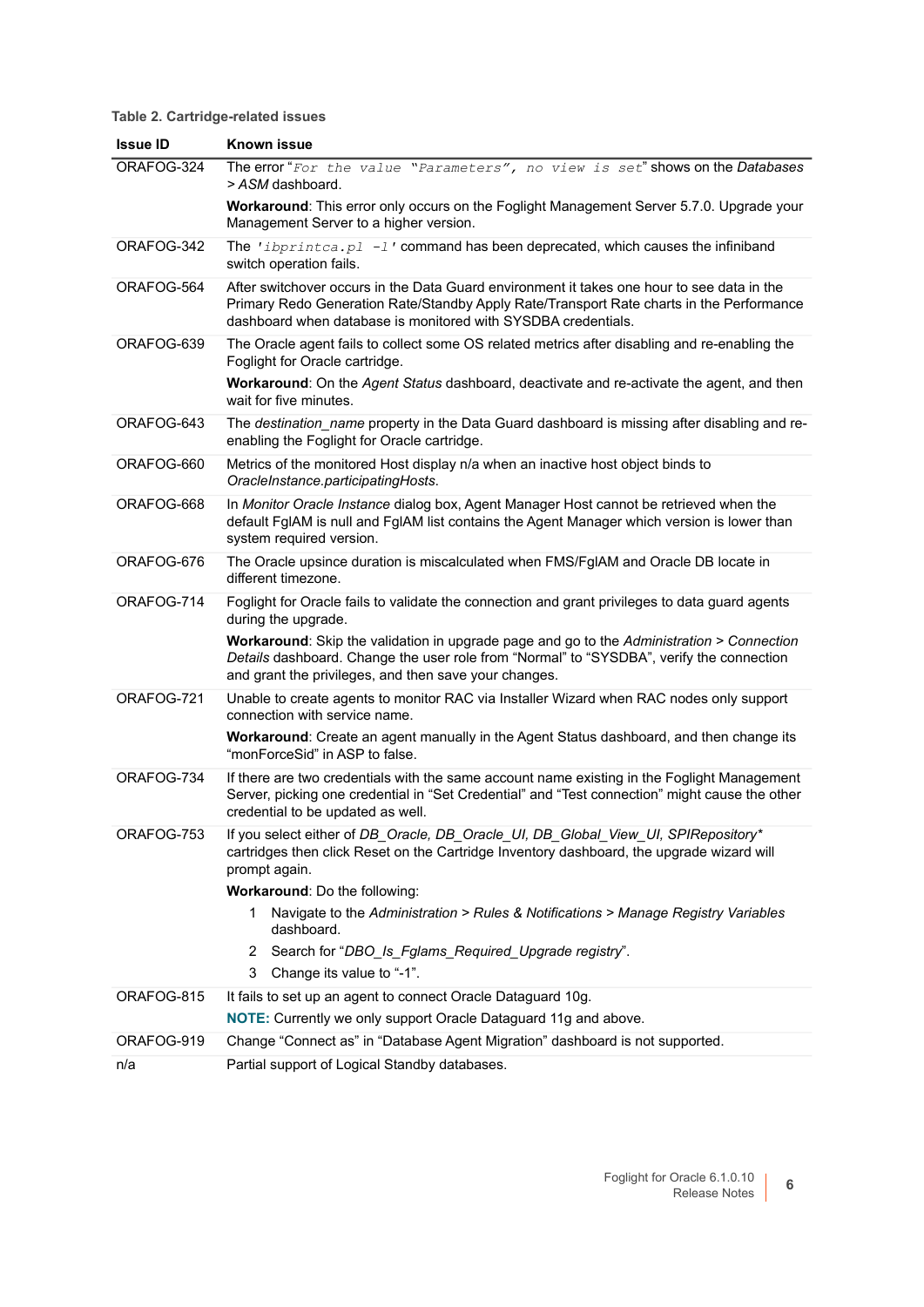| <b>Issue ID</b> | <b>Known issue</b>                                                                                                                                        |
|-----------------|-----------------------------------------------------------------------------------------------------------------------------------------------------------|
| n/a             | When Foglight or the Agent Manager are installed on a VM, it is highly recommended to<br>reserve the following:                                           |
|                 | <b>CPU</b> - for a virtual machine the CPU reservation is highly recommended for better<br>$\bullet$<br>performance. The reservation is expressed in MHz. |
|                 | <b>RAM-</b> for a virtual machine the memory reservation is highly recommended for better<br>$\bullet$<br>performance.                                    |
| FOG-1758        | When applying an alarm template to an agent, the Inconsistent Values indication may appear.<br>This indication can be ignored.                            |
| FOG-1862        | After upgrading your FMS and Foglight for Oracle cartridge to version 6.0.0, the global search<br>results will not include Oracle DataGuard objects.      |
|                 | <b>Workaround:</b> Refer to KB 332068 for a script that can be run to create the required topology<br>object.                                             |

### **SQL PI Repository**

|  | Table 3. SQL PI Repository related known issues |  |  |  |
|--|-------------------------------------------------|--|--|--|
|--|-------------------------------------------------|--|--|--|

| <b>Issue ID</b>  | <b>Known issue</b>                                                                                                                                                       |                                                                                                                                                                                          |                        |
|------------------|--------------------------------------------------------------------------------------------------------------------------------------------------------------------------|------------------------------------------------------------------------------------------------------------------------------------------------------------------------------------------|------------------------|
| <b>FOM-800</b>   | When there are many DB agents with PI enabled in FMS environment and you want to<br>upgrade the cartridge to the latest version, the SQL PI component update might fail. |                                                                                                                                                                                          |                        |
|                  | to update again.                                                                                                                                                         | Workaround: Click Cancel on Update SQL PI Failed and click Update SQL PI Components                                                                                                      |                        |
| ODB-13128        | Oracle cartridge.                                                                                                                                                        | PI agents that use the PI repository on Linux® stop working when upgrading the Foglight for                                                                                              |                        |
|                  |                                                                                                                                                                          | It is recommended to recreate these agents on a Windows®-based PI repository.                                                                                                            |                        |
| PIFOG-405        | dashboard.                                                                                                                                                               | When a blocking condition is detected in Oracle monitoring, the SQL text is missing for the<br>blocking session. This is seen in both SQL PI > Blocking History tab and Activity > Locks |                        |
| PIFOG-431        |                                                                                                                                                                          | After DB agent restart, there will be a 5 minutes data gap in the SQL PI baseline view.                                                                                                  |                        |
| PIFOG-666        | Incomprehensible error message is displayed when using local account without hostname<br>prefix to setup PI Repository.                                                  |                                                                                                                                                                                          |                        |
|                  | username.                                                                                                                                                                | Workaround: Use hostname\username to setup PI Repository instead of only using                                                                                                           |                        |
| <b>PIFOG-701</b> | Enabling SQL PI is only supported when the SQL PI agent manager is installed on one of the<br>following operating systems:                                               |                                                                                                                                                                                          |                        |
|                  | <b>Operating System</b>                                                                                                                                                  | <b>Version</b>                                                                                                                                                                           | <b>OS Architecture</b> |
|                  | CentOSTM Linux <sup>®</sup>                                                                                                                                              | 6.x, 7.x                                                                                                                                                                                 | x86-64                 |
|                  | Red Hat® Enterprise Linux                                                                                                                                                | 6.x, 7.x                                                                                                                                                                                 | x86-64                 |
|                  | <b>SUSE Linux</b>                                                                                                                                                        | 11, 12, 13, 14                                                                                                                                                                           | x86-64                 |
|                  | Microsoft <sup>®</sup> Windows <sup>®</sup>                                                                                                                              | Windows Server 2003, 2008, 2012, and<br>2016                                                                                                                                             | x86-64                 |
| <b>PIFOG-723</b> |                                                                                                                                                                          | "Context infos" display null in the Comparison Parameter dashboard.                                                                                                                      |                        |
| n/a              |                                                                                                                                                                          | When SQL PI for Oracle is monitored side by side with SQL PI for SQL Server, you must<br>upgrade both Foglight for SQL Server and Foglight for Oracle cartridges to the same version.    |                        |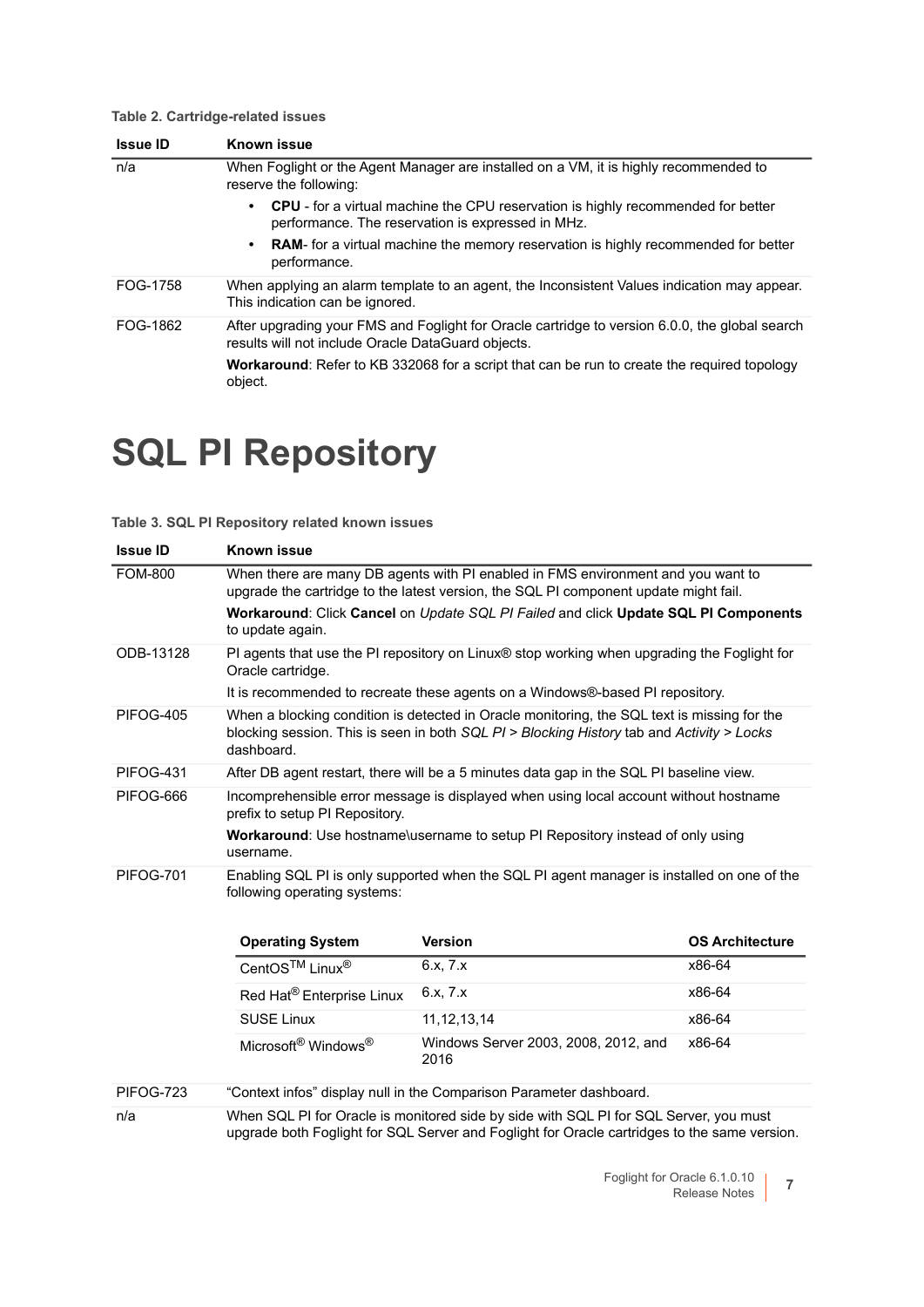#### **Table 3. SQL PI Repository related known issues**

| <b>Issue ID</b> | <b>Known issue</b>                                                                                                                                                                                                                                                |
|-----------------|-------------------------------------------------------------------------------------------------------------------------------------------------------------------------------------------------------------------------------------------------------------------|
| n/a             | In case SQL PI for Oracle is monitored side by side with SQL PI for SQL Server, you must<br>upgrade both Foglight for SQL Server and Foglight for Oracle cartridges to the same version.                                                                          |
| n/a             | Antivirus exclusions is required for the SQL Server-based SQL PI repository. For more<br>information refer to the Microsoft's official article https://support.microsoft.com/en-<br>us/help/309422/choosing-antivirus-software-for-computers-that-run-sql-server. |
| FOG-518         | When monitoring several database installations on one physical server, the physical hostname<br>may be used in Database dashboards instead of the databases virtual hostname.<br><b>Workaround:</b> Follow the procedure described in KB article 233194.          |
| FOG-728         | When creating a new user account to monitor an instance. If the same account is used as PI<br>repository login to enable PI, the process will failed showing no permission error.                                                                                 |
|                 | <b>Workaround:</b> Manually grant the database user the <b>db_owner</b> role for the new created PI<br>repository database.                                                                                                                                       |
|                 | For more information, refer to KB article 331530.                                                                                                                                                                                                                 |

### **Foglight-related issues**

|  | Table 4. Foglight-related known issues |  |  |
|--|----------------------------------------|--|--|
|--|----------------------------------------|--|--|

| <b>Issue ID</b> | <b>Known issue</b>                                                                                                                                                                                                                                                                                                                                                                          |
|-----------------|---------------------------------------------------------------------------------------------------------------------------------------------------------------------------------------------------------------------------------------------------------------------------------------------------------------------------------------------------------------------------------------------|
| CR-2153         | <b>Problem:</b> A Validate Win connection failure occurs. If the<br>Win32 PerfRawData PerfOS Processor class is invalid, any queries from it will fail. This is<br>used in the OS connections validation.                                                                                                                                                                                   |
| CR-2987         | <b>Problem:</b> When the FMS (Foglight Management Server) and FgIAM (Foglight Agent Manager)<br>are installed on different time zones, the timestamps in the topology are not accurate. The<br>difference from the real timestamp is:<br>+ time difference between FgIAM and FMS <br>or<br>-Itime difference between FgIAM and FMS                                                          |
| ODB-9393        | A Foglight Agent Manager (FgIAM) residing on a Linux/UNIX machine cannot use Windows<br>Remote Management (WinRM) to establish connection with Windows server. Connection<br>using WinRM can only be carried out by a an Agent Manager residing on a Windows machine.                                                                                                                       |
| ODB-9536        | If a CRS, Exadata, or ASM agent is created, deleted, and then recreated with the same name,<br>the nodes from the previous installation will be added to the newly created node.<br>Workaround: Use the relevant tab in the Databases dashboard (ASM, CRS, or Exadata) to<br>delete the nodes.                                                                                              |
| ORAFOG-230      | The 'Agent configuration failed' error prompts by chance when trying to monitor an Oracle<br>instance.<br>Workaround:<br>Go to the Agent Status dashboard, then delete the reference agents manually.<br>$\mathbf 1$<br>Redo the configuration to monitor the Oracle instance.<br>2<br>3<br>If the above workaround does not resolve this issue, restart the Foglight Management<br>Server. |
| <b>SSDB-881</b> | Enabling and disabling an older version of Foglight for Oracle while a newer version is installed<br>may adversely affect the performance of the newer cartridge.<br><b>Workaround:</b> Disable the newer cartridge and enable it again, thereby overriding the settings<br>of the older cartridge.                                                                                         |
| GVFOG-207       | An error log showed in FMS log for loading heatmap component in FMS version before 5.9.3.                                                                                                                                                                                                                                                                                                   |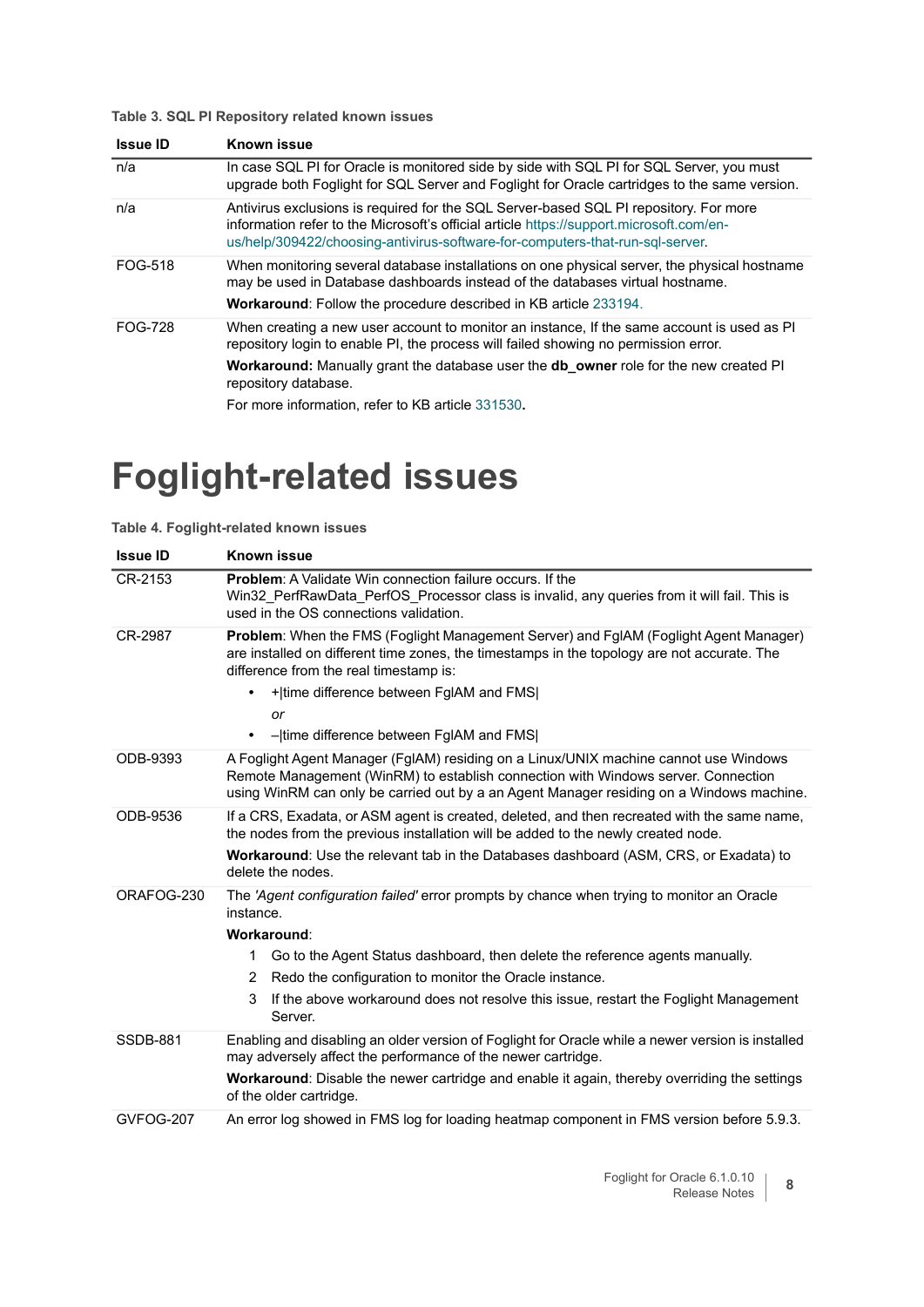#### **Table 4. Foglight-related known issues**

| <b>Issue ID</b> | <b>Known issue</b>                                                                                                                                                                                                                                                                                                                                                                                                                                  |
|-----------------|-----------------------------------------------------------------------------------------------------------------------------------------------------------------------------------------------------------------------------------------------------------------------------------------------------------------------------------------------------------------------------------------------------------------------------------------------------|
| n/a             | Agent names must be unique. Foglight does not support the same agent name to be applied to<br>more than one agent.                                                                                                                                                                                                                                                                                                                                  |
| n/a             | The Windows System Center Endpoint Protection (SCEP) tool and Anti-Virus Protection tools<br>installed on Windows® may negatively impact CPU and system performance of machines<br>running Foglight, Foglight Agent Manager, and the SQL PI repository.                                                                                                                                                                                             |
|                 | To reduce resource consumption, it is highly recommended that you exclude the following<br>directory from being scanned by the protection tools:                                                                                                                                                                                                                                                                                                    |
|                 | <installation directory="">:\Quest\<foqlightagentmanager></foqlightagentmanager></installation>                                                                                                                                                                                                                                                                                                                                                     |
| n/a             | Anti-virus software may negatively impact the CPU and system performance of machines<br>running Foglight. To reduce resource consumption, it is highly recommended to exclude the<br>relevant directory, processes, and executables from being scanned by the anti-virus software.<br>For detailed information, refer to the "Configuring anti-virus exclusion settings" in Installing<br>Foglight on Windows with an Embedded PostgreSQL Database. |
| n/a             | When upgrading Foglight, if the FMS is upgraded to version 6.0.0 and the database cartridge<br>is not, the dashboard will display "There is no data to display".<br><b>Workaround:</b> When upgrading Foglight to 6.0.0, first upgrade the FMS to 6.0.0, then directly<br>upgrade the cartridges.                                                                                                                                                   |

### **Third party known issues**

The following is a list of third party issues known to exist at the time of this release.

| Table 5. Third-party known issues |  |  |  |  |
|-----------------------------------|--|--|--|--|
|-----------------------------------|--|--|--|--|

| <b>Issue ID</b> | Known issue                                                                                                                                                |  |  |  |
|-----------------|------------------------------------------------------------------------------------------------------------------------------------------------------------|--|--|--|
| FGL-20596       | Cannot import license into installer with license file name XXX.lic.                                                                                       |  |  |  |
|                 | Workaround:                                                                                                                                                |  |  |  |
|                 | When importing license into installer, change license file name to XXX.license.<br>1.                                                                      |  |  |  |
|                 | Install xxx.lic after login FMS.<br>2                                                                                                                      |  |  |  |
|                 | Change license file name to XXX license and put it into license folder before FMS start<br>3<br>up.                                                        |  |  |  |
| FOGDG-650       | The Foglight Agent Manager (FgIAM) failed to restart when upgrading DB Cartridge, which is<br>due to "Could not obtain a deployment lock" error.           |  |  |  |
|                 | <b>Workaround:</b> Perform the procedure described in the Knowledge Article 266110.                                                                        |  |  |  |
| FOG-667         | When trying to create an Oracle DB agent using FgIAM deployed on an Ubuntu server, the<br>connection will fail with the error "timezone region not found". |  |  |  |
|                 | <b>Workaround: Restart FgIAM with the command below</b>                                                                                                    |  |  |  |
|                 | fglam.exe -Doracle.jdbc.timezoneAsRegion=false                                                                                                             |  |  |  |
| <b>FAM-7722</b> | In FIPS-compliant mode, it is required to use at least 2048 RSA and DSA key size to do OS<br>monitoring via SSH connection in DB cartridge.                |  |  |  |
|                 | When FgIAM version is lower than 5.9.7.1, FgIAM will not check RSA/DSA key size < 2048,<br>and the connection is non-FIPS compliant.                       |  |  |  |
|                 | <b>Workaround:</b> Upgrade the FgIAM version to 5.9.7.1 or later.                                                                                          |  |  |  |
| n/a             | Oracle Bug 18195919: When monitoring Oracle 12C the Activity > Datafiles I/O Activity<br>dashboard does not show tablespaces of type TEMP.                 |  |  |  |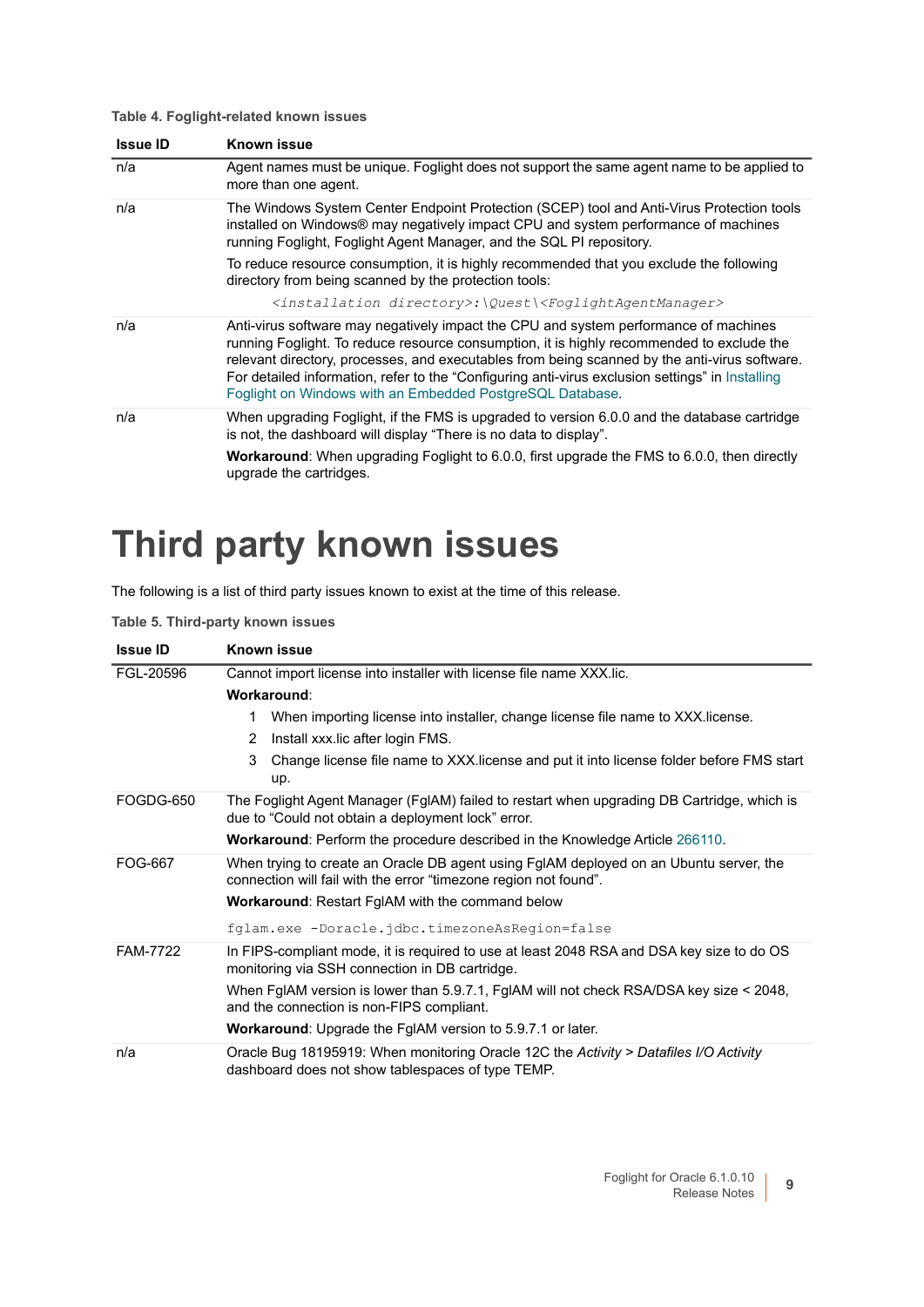#### **Table 5. Third-party known issues**

| <b>Issue ID</b> | <b>Known issue</b>                                                                                                                                                                                         |  |  |  |  |
|-----------------|------------------------------------------------------------------------------------------------------------------------------------------------------------------------------------------------------------|--|--|--|--|
| n/a             | <b>WMI-related issue</b>                                                                                                                                                                                   |  |  |  |  |
|                 | Problem: WMI support is affected by the firewall.                                                                                                                                                          |  |  |  |  |
|                 | Workaround: For Windows versions prior to Windows 2008/Vista, use the following steps:                                                                                                                     |  |  |  |  |
|                 | Open TCP port: 135.<br>1                                                                                                                                                                                   |  |  |  |  |
|                 | WMI by default uses the port range 1024 to 5000.                                                                                                                                                           |  |  |  |  |
|                 | 2 Open up a range of ports above port 5000.                                                                                                                                                                |  |  |  |  |
|                 | Port numbers below 5000 may already be in use by other applications and could cause<br>conflicts with your DCOM applications.                                                                              |  |  |  |  |
|                 | It is recommended to have at least 100 ports opened, as several system services rely<br>on these RPC ports to communicate with each other.                                                                 |  |  |  |  |
|                 | Add the registry key, including additional ports.<br>3                                                                                                                                                     |  |  |  |  |
|                 | Use the RPCCfg.exe (Windows Resource Kits) by running: rpccfg.exe -pe<br>٠<br>$5009 - 5009 - d$ 0                                                                                                          |  |  |  |  |
|                 | Manually add the registry keys under:<br>٠                                                                                                                                                                 |  |  |  |  |
|                 | HKEY LOCAL MACHINE\SOFTWARE\Microsoft\Rpc\Internet                                                                                                                                                         |  |  |  |  |
|                 | For Windows Vista and Windows Server 2008:                                                                                                                                                                 |  |  |  |  |
|                 | According to Microsoft (http://support.microsoft.com/kb/929851), the default dynamic port<br>range for TCP/IP has changed in these versions. The new default start port is 49152 and end<br>port is 65535. |  |  |  |  |
|                 | Subsequently, monitoring instances that run under these operation systems can be carried out<br>by using either of the following options:                                                                  |  |  |  |  |
|                 | Configure the firewalls to allow traffic between servers in the dynamic port range of<br>49152 through 65535 (less secure).                                                                                |  |  |  |  |
|                 | Limit the port range that is used in each monitored server.                                                                                                                                                |  |  |  |  |
| n/a             | Monitoring an Oracle instance that resides on a Windows 2008R2 or higher requires a<br>workaround as follows:<br>- Browse to https://support.quest.com/ and log in                                         |  |  |  |  |
|                 | - Perform solution SOL65870                                                                                                                                                                                |  |  |  |  |
| n/a             | Some base values are not updated when using the                                                                                                                                                            |  |  |  |  |
|                 | Win32 PerfRawData PerfDisk LogicalDisk WMI class to calculate performance data in<br>Windows Vista or in Windows Server 2008, because this class does not contain the<br>PercentDiskTime_Base metric.      |  |  |  |  |
|                 | <b>Workaround:</b> A hotfix is available on Microsoft site<br>https://support.microsoft.com/kb/961435/en-us.                                                                                               |  |  |  |  |
| n/a             | Oracle Bug 19509076: V\$SEGSTAT table performance issues with Oracle version 12.1.0.x.x.                                                                                                                   |  |  |  |  |
| n/a             | MES patch should be applied to support TLS 1.1 and TLS 1.2 protocols in Oracle Database<br>11.2.0.4.                                                                                                       |  |  |  |  |
|                 | Workaround: Apply the MES patch# for 11.2.0.4 Database. The patch can be found in MOS<br>Note 2274242.1. Source:                                                                                           |  |  |  |  |
|                 | https://www.oracle.com/webfolder/community/oracle database/3923204.html.                                                                                                                                   |  |  |  |  |

### <span id="page-9-0"></span>**Upgrade and Compatibility**

A direct upgrade to Foglight for Oracle 6.1.x is only available from version 5.7.5.x or later. Customers that are running 5.7.x of the product must first upgrade to version 5.7.5.x and then upgrade to version 6.1.x. A direct upgrade to Foglight for Oracle 5.7.x is only available from version 5.5.8 or later. Customers that are running earlier versions of the product must first upgrade to version 5.5.8 and then upgrade to version 5.7.x.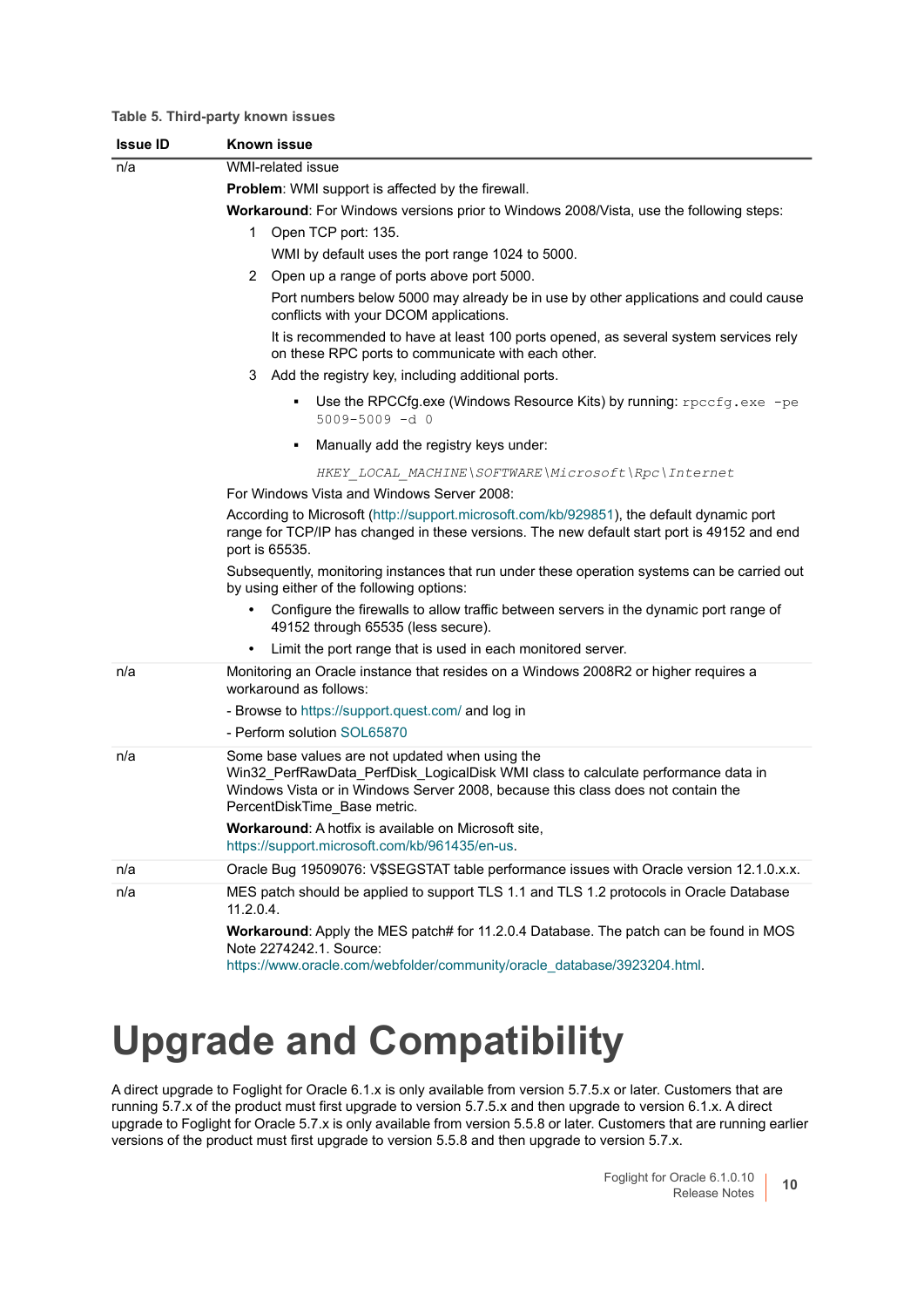For example, if your Foglight for Oracle is version 5.5.8 and you are going to upgrade to version 6.1.x, the upgrade path will be  $5.5.8 > 5.7.x > 5.7.5.x$  (or later)  $> 6.1.x$ .

Foglight for Oracle 6.1.x requires:

- **•** Management Server version 6.1.x
- **•** Agent Manager version 6.1.x

#### *To upgrade Foglight for Oracle to version 6.1.x:*

Use the installer file to upgrade both the Foglight Management Server and the Foglight for Oracle cartridge to version 6.1.x.

#### OR

- 1 Upgrade the Management Server to version 6.1.x or higher.
- 2 Install version 6.1.x of the cartridge as you would install a new Foglight for Oracle cartridge. Do not delete the older version of the .car file. Install version 6.1.x over the older version.

#### $\ddot{\bullet}$ **NOTE:**

- **•** It is recommended that you ensure the privilege levels of the users that are used to monitor the Oracle® instances after each upgrade. This can easily be done in the following location: *Databases > Administration > Connection Details > Test Connection*. For cartridge installation instructions, see the *Foglight for Databases Deployment Guide*.
- **•** Foglight for Oracle does not support the upgrade method of placing the new version in the folder *<foglight\_home>/upgrade/cartridge/*.
- **•** Starting from version 5.9.5.20, Infobright is no longer supported. It is necessary to move existing agents to the SQL Server-based PI repository. We have provided a data migration utility for customers who want to keep their historical performance data. For more information, refer to [How to migrate database agents](https://support.quest.com/foglight-for-databases/kb/313191)  [to a SQL Server-based PI repository.](https://support.quest.com/foglight-for-databases/kb/313191)
- **IMPORTANT:** If you are upgrading to the current version of Foglight for Oracle in a Federation architecture, f the upgrade should be applied first to the Federated Children and then to the Federation Master. If the Federation Master is upgraded first, it will display incorrect information regarding the number of instances being monitored in the Status Summary section.

The following Foglight product versions and platforms are compatible with this release.

| <b>Product Name</b>                                             | <b>Product Version</b> | <b>Platform</b>                                                                        |  |
|-----------------------------------------------------------------|------------------------|----------------------------------------------------------------------------------------|--|
| <b>Foglight Management Server</b>                               | 6.1.0                  | All platforms supported by this<br>version of the Foglight<br><b>Management Server</b> |  |
| Foglight Agent Manager                                          | 6.1.0                  | All platforms supported by this                                                        |  |
| <b>Note:</b> The monitoring agents available in this version of |                        | version of the Foglight Agent<br>Manager                                               |  |
| Foglight for Oracle do not support PI monitoring with the       |                        |                                                                                        |  |
| Agent Manager HA failover mode. For more information            |                        |                                                                                        |  |
| about this mode, see the Agent Manager Guide.                   |                        |                                                                                        |  |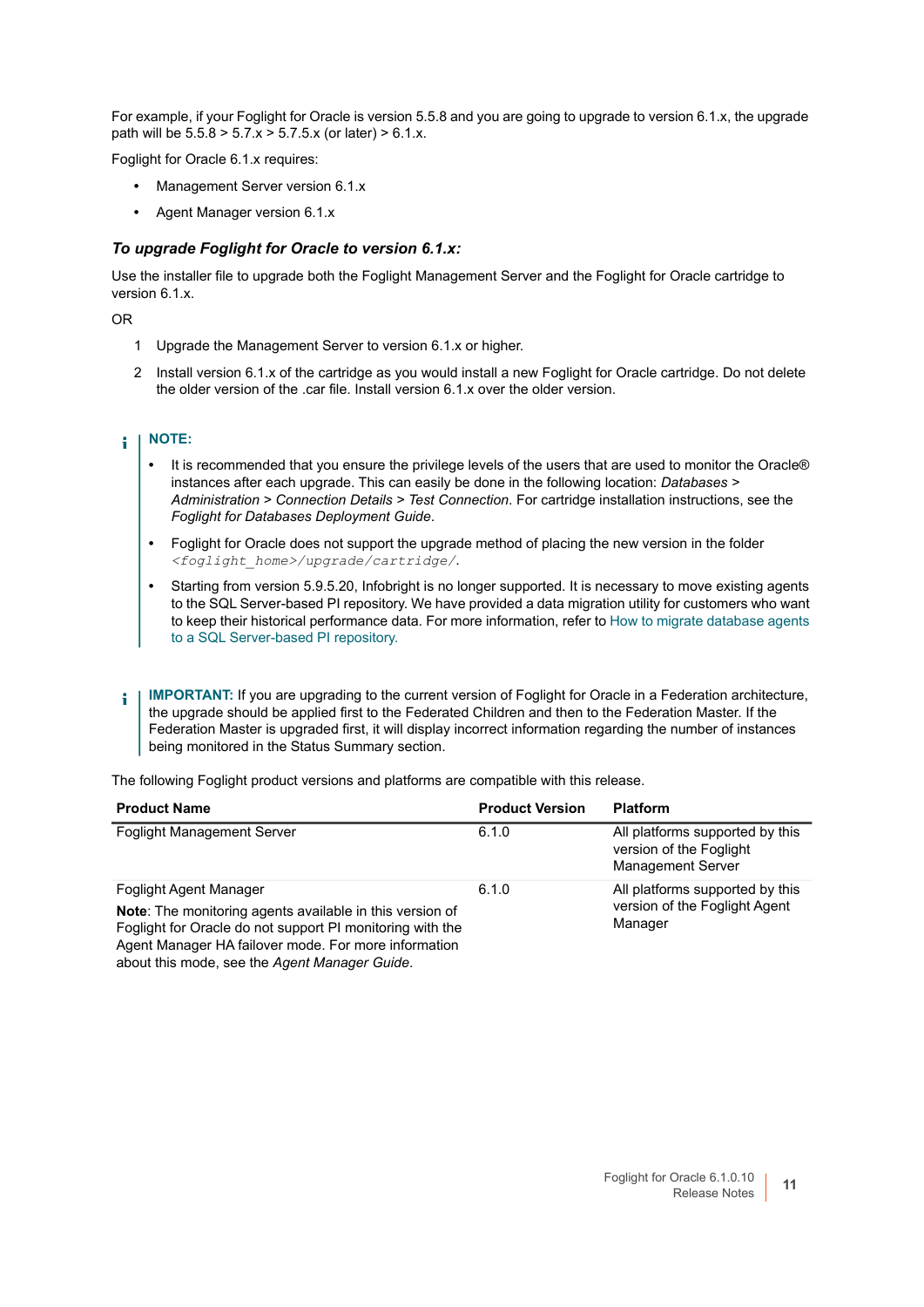# <span id="page-11-0"></span>**System requirements**

Before installing or upgrading Foglight for Oracle 6.1.0.10, ensure that your system meets the following minimum hardware and software requirements.

### **Hardware and software requirements**

Before installing Foglight for Oracle, ensure that your system meets the hardware and software requirements detailed in *Foglight System Requirements and Platform Support Guide*.

Customers running large deployments (that is, with more than 20 agents) should consult the *Foglight for Databases Deployment Guide*.

### **UNIX server and programs**

The following UNIX programs must be accessible to the user logged on to the UNIX and Linux computers:

**•** On all platforms: *df, du, awk, iostat, vmstat, uptime, netstat, sed, ps, uname, ls -l*

In addition, the following platform-specific programs must be available:

- **•** On the Linux platform: */proc/vmstat, /proc/net/dev, free, /proc/cpuinfo, getconf*
- **•** On the Solaris platform: */usr/sbin/prtconf, mpstat, pagesize, psrinfo*
- **•** On the AIX platform: *lsattr, lsdev, pagesize, bindprocessor, lsdev, oslevel*
- **•** On the HP-UX specific platform: *bdf* (instead of df)*, sar, /var/adm/syslog/syslog.log, /usr/sbin/ioscan, getconf, /swapinfo, InfoLog* (needs to be enabled)

#### **Programs that should be configured to be run using sudo**

The sudo utility allows system administrators to grant specific users (or groups of users) the ability to run certain commands that require administrative privileges as root, without having to log in as administrator.

The programs that can be run using sudo in the various Linux and UNIX operating systems are as follows:

- **•** On all platforms, when monitoring the Clusterware using the CRS agent:
	- **▪** For running the Clusterware monitoring wizard: *test, uname, ps, awk, {CRS\_HOME}/bin/olsnodes*
	- **▪** For monitoring the Clusterware: *{CRS\_HOME}/bin/crs\_stat* (for versions 10gR1, 10gR2, 11gR1)*, \${CRS\_HOME}/bin/crsctl* (for versions 11gR2 and above)*, tail*
- **•** On all platforms: *df, du, awk, iostat, vmstat, uptime, netstat, sed, ps, uname, grep, ls -l*

In addition, the following platform-specific programs must be available:

- **•** On the Linux platform: */proc/vmstat, /proc/net/dev, free, /proc/cpuinfo, getconf*
- **•** On the Solaris platform: */usr/sbin/prtconf, mpstat, pagesize, psrinfo*
- **•** On the AIX platform: *lsattr, lsdev, pagesize, lsdev, bindprocessor, oslevel*
- **•** On the HP-UX specific platform: *bdf* (instead of df)*, sar, /var/adm/syslog/syslog.log, /usr/sbin/ioscan, getconf, /swapinfo, InfoLog* (needs to be enabled)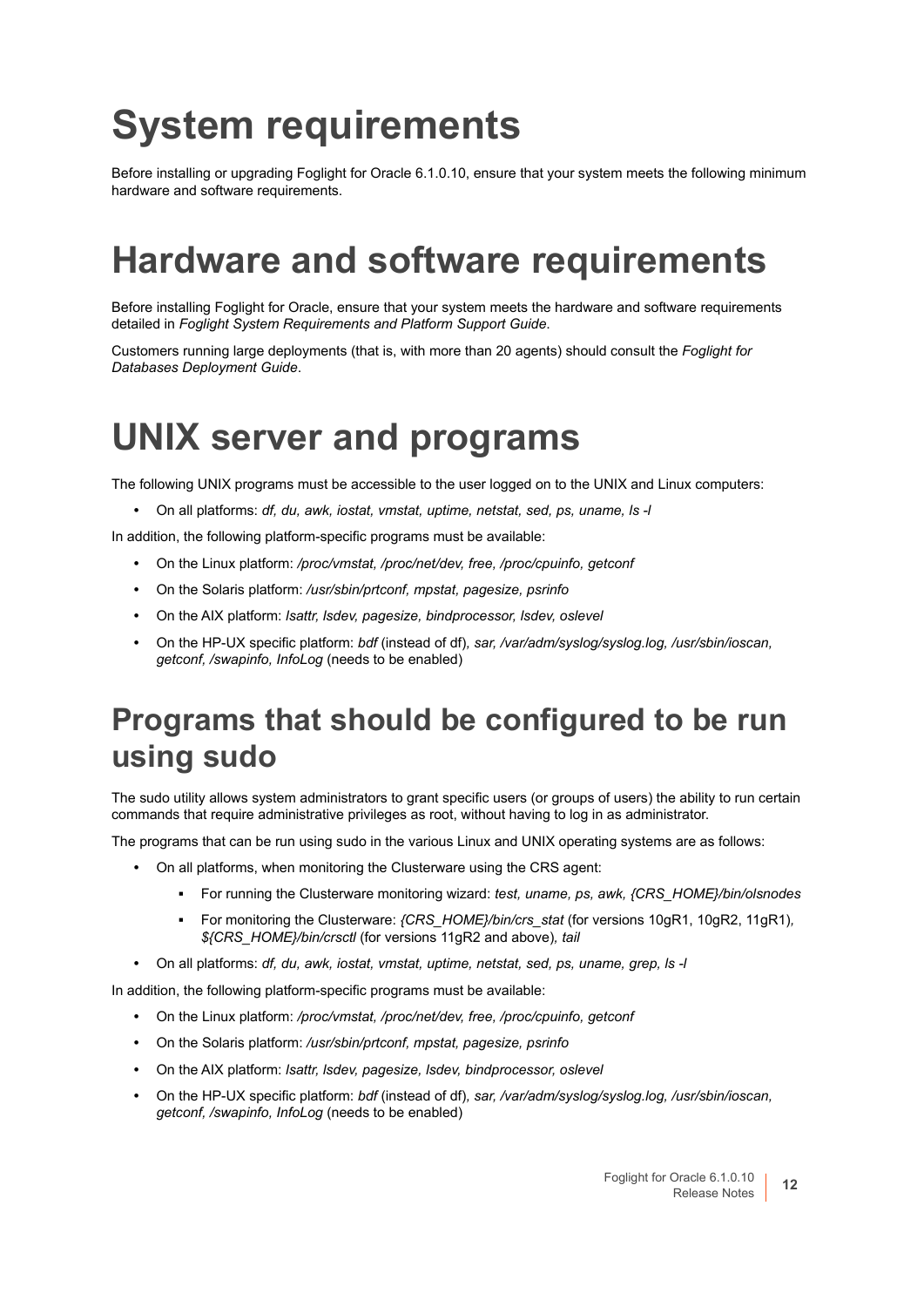## **UNIX user permissions and installation settings**

- **•** On AIX, the user must be a member of the administrator group to be able to run the sar command.
- **•** On Linux, the sysstat package must be installed to enable the user to get detailed disk I/O information.
- **•** On Linux the /proc filesystem must be present.
- **•** For connection using SSH, the sshd daemon must be installed and running.
- **•** For connection using telnet, a telnet daemon must be installed and running.
- **•** The UNIX user should have no special processing on log-on. In particular there must be no input required from the user, and nor should any special login banners be displayed.

### **Required privileges**

For information on the required privileges, refer to the *Foglight for Databases Deployment Guide*.

### **Direct NFS client**

This version of Foglight for Oracle supports usage of direct NFS client.

### **Monitoring an Instance that is Part of a Data Guard Environment**

#### *To monitor a data guard environment with a physical standby (Redo Apply):*

- 1 Make sure that the Standby Database is in receiving mode.
- 2 Use SQLPLUS to connect to the Primary Database as SYS user.
- <span id="page-12-0"></span>3 Create the standby Foglight schema owner.
- 4 From the Primary Database, run the grant privileges script on the standby user created in [Step 3](#page-12-0) to stay in that mode after the check.
- 5 Open a web browser and run the Oracle Monitoring Installer wizard.
- 6 Select **Add a New Instance**.
- 7 Specify the Standby Database credentials and connection details (the user that was created in [Step 3\)](#page-12-0).
- 8 Click Verify Connectivity.
- 9 If the Standby Database is mounted, click on validate standby button.
- 10 After the verify process is complete, the next step is to monitor the physical Standby Database.

#### *To monitor a data guard environment with logical standby (SQL Apply):*

- 1 Use SQLPLUS to connect to the logical standby as SYS user.
- 2 Create the standby Foglight schema owner.
- 3 Open a web browser and run the Oracle Monitoring Installer wizard.
- 4 Continue the discovery process as usual, using the logical standby user credentials and connection details.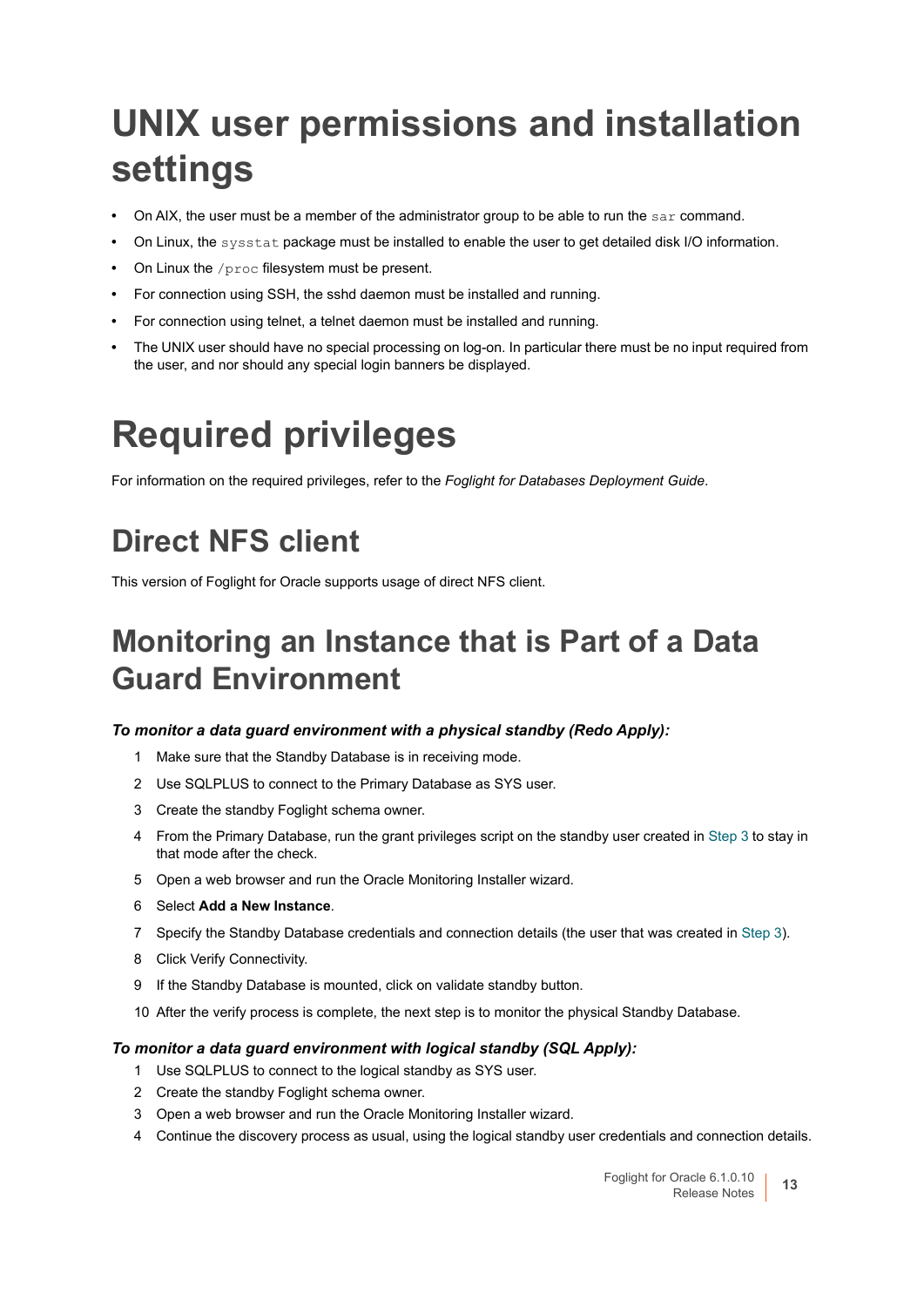- 5 Click Verify Connectivity.
- 6 Once the connectivity verification is completed, the next step is to monitor the logical standby database.

### **Supported platforms**

Foglight for Oracle supports monitoring the following platforms:

- **•** Supported Oracle® Database Versions:
	- **▪** 10g
	- **▪** 11g
	- **▪** 12c
	- **▪** 18c
	- **▪** 19c
	- **▪** 21c
- **•** Supported Oracle Editions (all):
	- **▪** Enterprise Edition
	- **Standard Edition**
	- **Standard Edition One**
	- **▪** Standard Edition 2
	- **▪** Express Edition
	- **▪** Personal Edition
- **•** Supported Operating Systems:
	- **▪** All Operating systems supported by Oracle.

#### **i** | NOTE:

- **•** Foglight for Oracle supports monitoring the Amazon Relational Database Service (Amazon RDS™).
- **•** SQL PI extension supports Oracle versions 11gR1 and later.

### **Linux on System Z (z/Linux) support**

Foglight for Oracle fully supports monitoring of instances that are installed on a z/Linux operating system. The supported monitored instances versions are the same as specified in the list.

# <span id="page-13-0"></span>**Troubleshooting**

This section provides a list of references which address the most commonly faced issues relating to remote connectivity, allowing for easy troubleshooting using the vendor's information knowledge base:

- **•** To verify TCP/IP connectivity for SQL statement collections, Management Studio (SSMS) cannot be used as other protocols may be leveraged. Instead, verify connectivity using a UDL as detailed here: [https://support.microsoft.com/kb/308075/](https://support.microsoft.com/en-us/help/308075).
- **•** To verify the WMI connectivity using a Microsoft Windows built-in utility, see [https://technet.microsoft.com/en-us/library/cc180684.aspx.](https://docs.microsoft.com/en-us/previous-versions/system-center/configuration-manager-2003/cc180684(v=technet.10)?redirectedfrom=MSDN)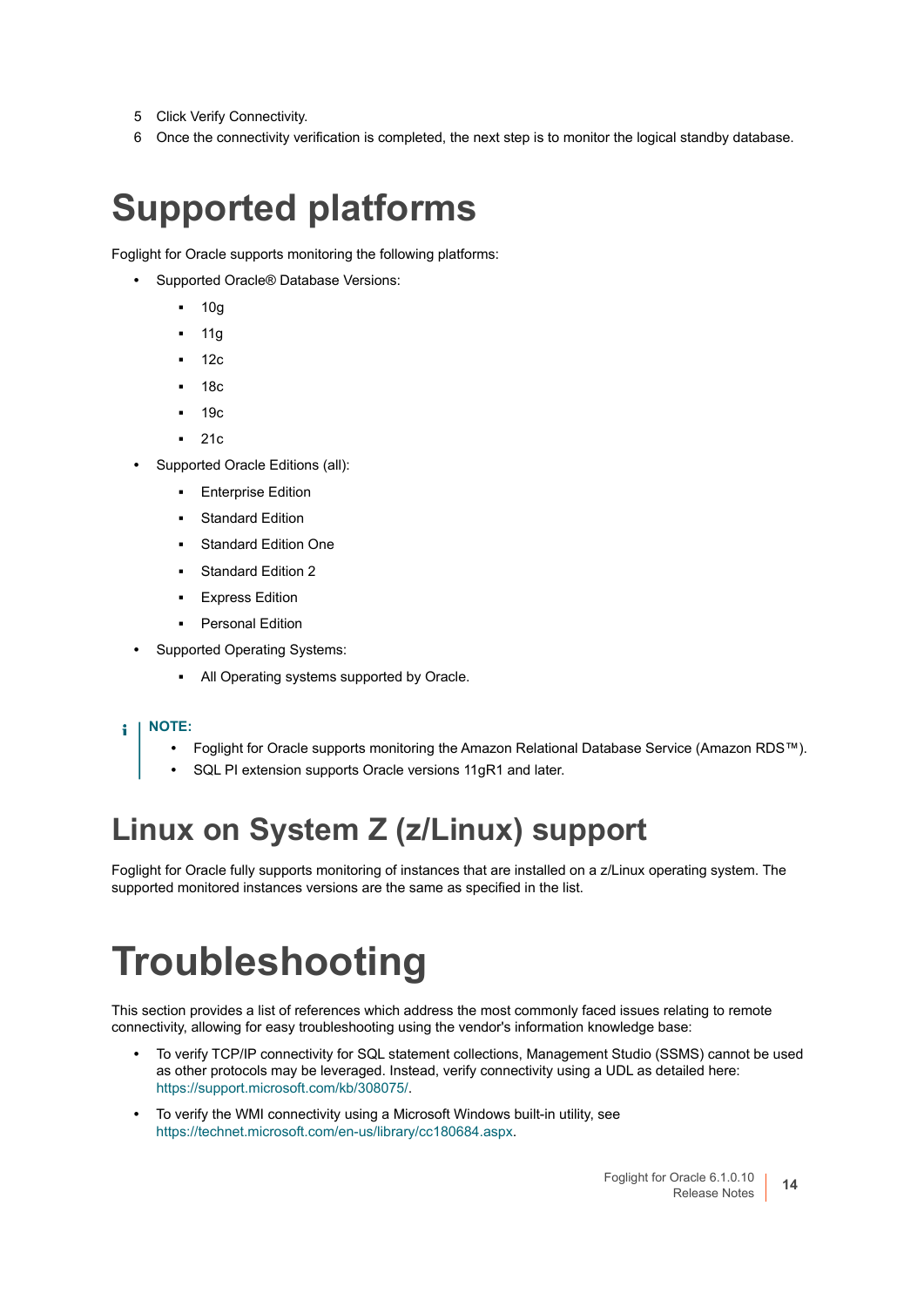- **•** To troubleshoot WMI access permissions, see [http://blogs.technet.com/b/askperf/archive/2007/08/14/wmi](http://blogs.technet.com/b/askperf/archive/2007/08/14/wmi-troubleshooting-permissions.aspx)[troubleshooting-permissions.aspx.](http://blogs.technet.com/b/askperf/archive/2007/08/14/wmi-troubleshooting-permissions.aspx)
- **•** For information about WMI connectivity from Windows Server 2003/Vista and later versions, see [http://msdn.microsoft.com/en-us/library/aa822854\(VS.85\).aspx](http://msdn.microsoft.com/en-us/library/aa822854(VS.85).aspx).
- **•** For WMI troubleshooting tips and techniques, see [http://msdn.microsoft.com/en](http://msdn.microsoft.com/en-us/library/aa394603(VS.85).aspx)[us/library/aa394603\(VS.85\).aspx.](http://msdn.microsoft.com/en-us/library/aa394603(VS.85).aspx)

# <span id="page-14-0"></span>**Product licensing**

Foglight includes a licensing capability that restricts access to those features that are defined in the license. Any Management Server installation requires a license that grants access to server-specific parts of the browser interface and the features associated with them. Foglight cartridges are also license-protected. While some cartridges are covered by the base Foglight license (such as Foglight Agent Manager cartridges and the Foglight for Infrastructure), others may require an additional license.

Foglight for Oracle is covered by the base Foglight license that allows cartridges to be installed. The SQL Performance Investigator extension requires a dedicated license.

#### *To activate a trial or a purchased commercial license:*

- 1 On the navigation panel, under Dashboards, click *Administration > Setup > Manage Licenses*.
- 2 Click **Install**.
- 3 In the **Install License** dialog box, click **Browse**.
- 4 In the file browser that appears, specify the location of the license file.
- 5 In the **Install License** dialog box, click **Install License**.

# <span id="page-14-1"></span>**Getting started with Foglight for Oracle**

### **Contents of the release package**

The Foglight for Oracle 6.1.0.10 release package contains the following:

- **•** Foglight for Oracle cartridge:
	- *▪ DB\_Oracle-6\_1\_0\_10.car*
- **•** Product documentation, including:
	- **▪** *Foglight for Oracle User and Reference Guide* (PDF and online help)
	- **▪** *Foglight for Databases Deployment Guide* (PDF)

**Note**: This guide replaces the following documents, provided in previous versions of this product: *Foglight for Oracle Getting Started Guide*, *Foglight for Oracle Permissions Guide,* and *Foglight for Oracle Hardware Sizing Guide*.

**▪** *Foglight for Oracle Release Notes* (this document)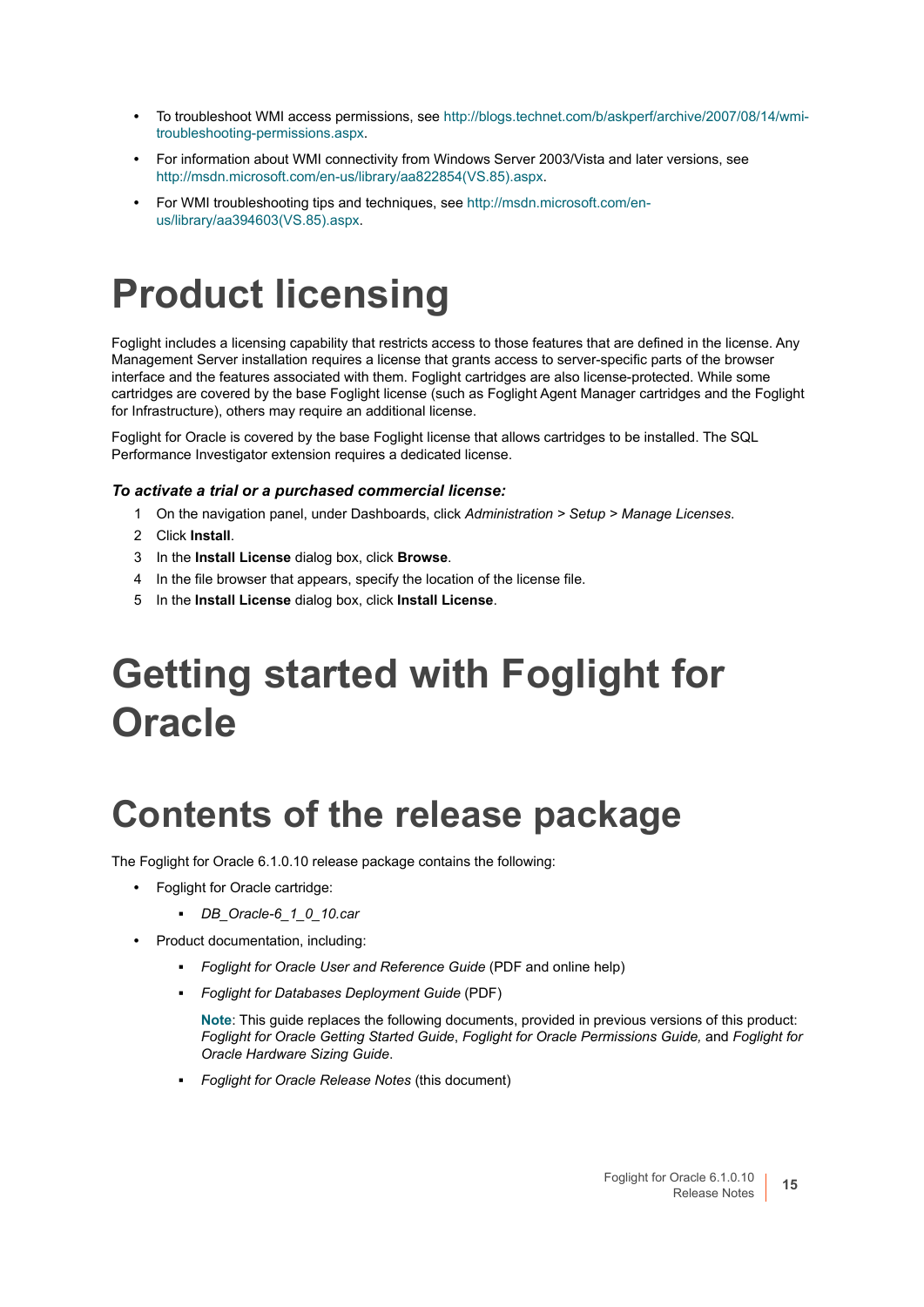### **Installation instructions**

For installation pre-requisites, permissions, information necessary to determine your environment's hardware requirements, and for installation instructions, see the *Foglight for Databases Deployment Guide*.

### **Additional resources**

Additional information is available from the following:

- **•** Online product documentation [\(https://support.quest.com/technical-documents#F](https://support.quest.com/technical-documents#F))
- **•** Foglight Community [\(https://www.quest.com/community/products/foglight/\)](https://www.quest.com/community/foglight)

# **Globalization**

This section contains information about installing and operating this product in non-English configurations, such as those needed by customers outside of North America. This section does not replace the materials about supported platforms and configurations found elsewhere in the product documentation.

This release is Unicode-enabled and supports any character set. In this release, all product components should be configured to use the same or compatible character encodings and should be installed to use the same locale and regional options. This release is targeted to support operations in the following regions: North America, Western Europe and Latin America, Central and Eastern Europe, Far-East Asia, Japan.

This release has the following known capabilities or limitations: The server will be enabled for Global Operation, but not localized to any particular locale.

## <span id="page-15-0"></span>**About us**

Quest creates software solutions that make the benefits of new technology real in an increasingly complex IT landscape. From database and systems management, to Active Directory and Office 365 management, and cyber security resilience, Quest helps customers solve their next IT challenge now. Around the globe, more than 130,000 companies and 95% of the Fortune 500 count on Quest to deliver proactive management and monitoring for the next enterprise initiative, find the next solution for complex Microsoft challenges and stay ahead of the next threat. Quest Software. Where next meets now. For more information, visit <https://www.quest.com/>.

### **Technical support resources**

Technical support is available to Quest customers with a valid maintenance contract and customers who have trial versions. You can access the Quest Support Portal at [https://support.quest.com.](https://support.quest.com)

The Support Portal provides self-help tools you can use to solve problems quickly and independently, 24 hours a day, 365 days a year. The Support Portal enables you to:

- **•** Submit and manage a Service Request.
- **•** View Knowledge Base articles.
- **•** Sign up for product notifications.
- **•** Download software and technical documentation.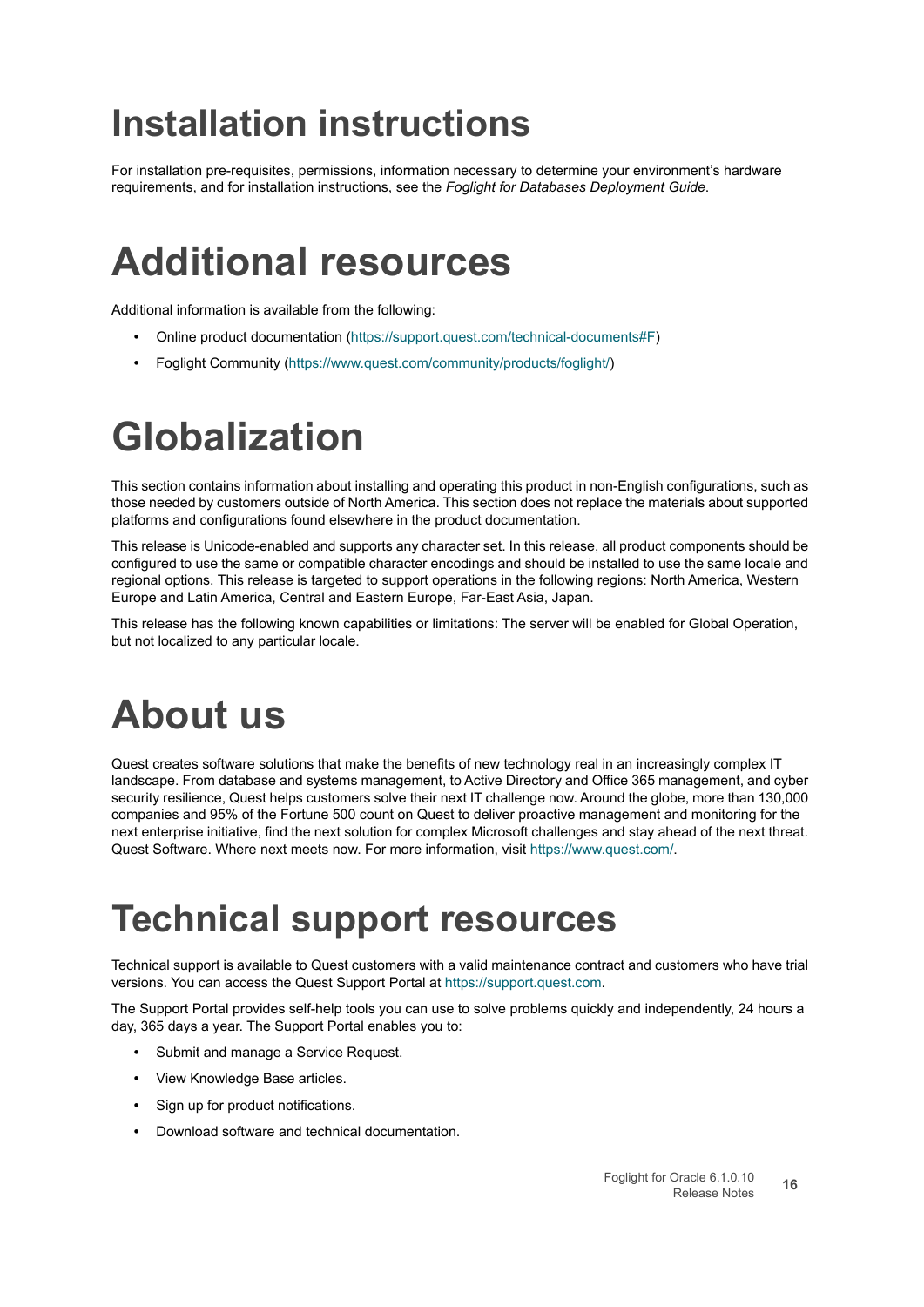- **•** View how-to-videos.
- **•** Engage in community discussions.
- **•** Chat with support engineers online.
- **•** View services to assist you with your product.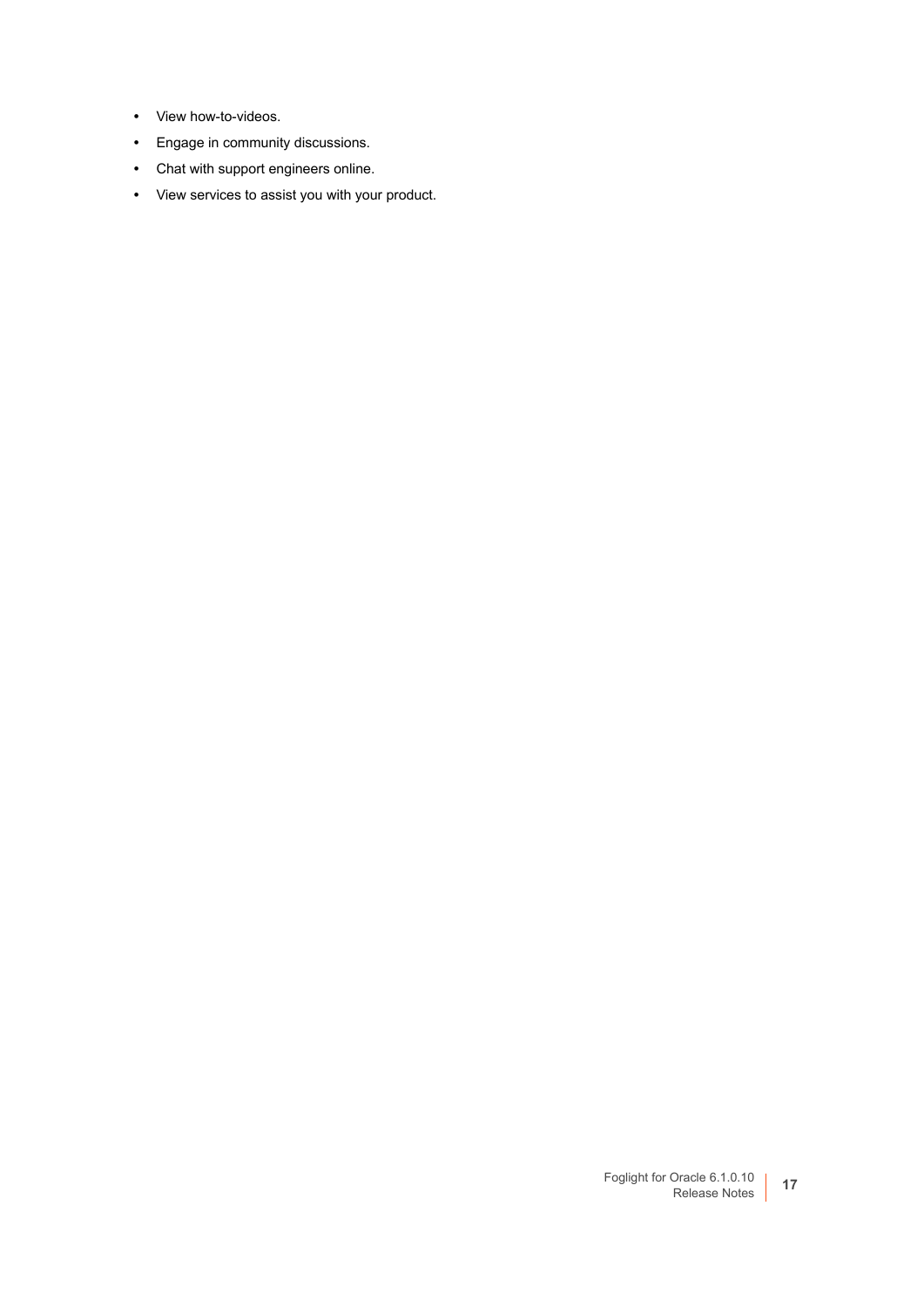#### **© 2022 Quest Software Inc.**

#### **ALL RIGHTS RESERVED.**

This guide contains proprietary information protected by copyright. The software described in this guide is furnished under a software license or nondisclosure agreement. This software may be used or copied only in accordance with the terms of the applicable agreement. No part of this guide may be reproduced or transmitted in any form or by any means, electronic or mechanical, including photocopying and recording for any purpose other than the purchaser's personal use without the written permission of Quest Software Inc.

The information in this document is provided in connection with Quest Software products. No license, express or implied, by estoppel or otherwise, to any intellectual property right is granted by this document or in connection with the sale of Quest Software products. EXCEPT AS SET FORTH IN THE TERMS AND CONDITIONS AS SPECIFIED IN THE LICENSE AGREEMENT FOR THIS PRODUCT, QUEST SOFTWARE ASSUMES NO LIABILITY WHATSOEVER AND DISCLAIMS ANY EXPRESS, IMPLIED OR STATUTORY WARRANTY RELATING TO ITS PRODUCTS INCLUDING, BUT NOT LIMITED TO, THE IMPLIED WARRANTY OF MERCHANTABILITY, FITNESS FOR A PARTICULAR PURPOSE, OR NON-INFRINGEMENT. IN NO EVENT SHALL QUEST SOFTWARE BE LIABLE FOR ANY DIRECT, INDIRECT, CONSEQUENTIAL, PUNITIVE, SPECIAL OR INCIDENTAL DAMAGES (INCLUDING, WITHOUT LIMITATION, DAMAGES FOR LOSS OF PROFITS, BUSINESS INTERRUPTION OR LOSS OF INFORMATION) ARISING OUT OF THE USE OR INABILITY TO USE THIS DOCUMENT, EVEN IF QUEST SOFTWARE HAS BEEN ADVISED OF THE POSSIBILITY OF SUCH DAMAGES. Quest Software makes no representations or warranties with respect to the accuracy or completeness of the contents of this document and reserves the right to make changes to specifications and product descriptions at any time without notice. Quest Software does not make any commitment to update the information contained in this document.

If you have any questions regarding your potential use of this material, contact:

Quest Software Inc. Attn: LEGAL Dept. 4 Polaris Way Aliso Viejo, CA 92656

Refer to our website [\(https://www.quest.com](https://www.quest.com)) for regional and international office information.

#### **Patents**

Quest Software is proud of our advanced technology. Patents and pending patents may apply to this product. For the most current information about applicable patents for this product, please visit our website at [https://www.quest.com/legal.](https://www.quest.com/legal)

#### **Trademarks**

Quest, the Quest logo, Foglight, and Where next meets now are trademarks and registered trademarks of Quest Software Inc. in the U.S.A. and other countries. For a complete list of Quest Software trademarks, please visit our website at www.quest.com/legal. Red Hat, JBoss, the JBoss logo, and Red Hat Enterprise Linux are registered trademarks of Red Hat, Inc. in the U.S. and other countries. CentOS is a trademark of Red Hat, Inc. in the U.S. and other countries. Fedora and the Infinity design logo are trademarks of Red Hat, Inc. Microsoft, .NET, Active Directory, Internet Explorer, Hyper-V, Office 365, SharePoint, Silverlight,SQL Server, Visual Basic, Windows, Windows Vista and Windows Server are either registered trademarks or trademarks of Microsoft Corporation in the United States and/or other countries. AIX, IBM, PowerPC, PowerVM, and WebSphere are trademarks of International Business Machines Corporation, registered in many jurisdictions worldwide. Java, Oracle, Oracle Solaris, PeopleSoft, Siebel, Sun, WebLogic, and ZFS are trademarks or registered trademarks of Oracle and/or its affiliates in the United States and other countries. SPARC is a registered trademark of SPARC International, Inc. in the United States and other countries. Products bearing the SPARC trademarks are based on an architecture developed by Oracle Corporation. OpenLDAP is a registered trademark of the OpenLDAP Foundation. HP is a registered trademark that belongs to HewlettPackard Development Company, L.P. Linux is a registered trademark of Linus Torvalds in the United States, other countries, or both. MySQL is a registered trademark of MySQL AB in the United States, the European Union and other countries. Novell and eDirectory are registered trademarks of Novell, Inc., in the United States and other countries. VMware, ESX, ESXi, vSphere, vCenter, vMotion, and vCloud Director are registered trademarks or trademarks of VMware, Inc. in the United States and/or other jurisdictions. Sybase is a registered trademark of Sybase, Inc. The X Window System and UNIX are registered trademarks of The Open Group. Mozilla and Firefox are registered trademarks of the Mozilla Foundation. IOS is a registered trademark or trademark of Cisco Systems, Inc. and/or its affiliates in the United States and certain other countries. Apple, iPad, iPhone, Mac OS, Safari, Swift, and Xcode are trademarks of Apple Inc., registered in the U.S. and other countries. Ubuntu is a registered trademark of Canonical Ltd. Symantec and Veritas are trademarks or registered trademarks of Symantec Corporation or its affiliates in the U.S. and other countries. OpenSUSE, SUSE, and YAST are registered trademarks of SUSE LCC in the United States and other countries. Citrix, AppFlow, NetScaler, XenApp, and XenDesktop are trademarks of Citrix Systems, Inc. and/or one or more of its subsidiaries, and may be registered in the United States Patent and Trademark Office and in other countries. PostgreSQL is a registered trademark of the PostgreSQL Global Development Group. MariaDB is a trademark or registered trademark of MariaDB Corporation Ab in the European Union and United States of America and/or other countries. Intel, Itanium, Pentium, and Xeon are trademarks of Intel Corporation in the U.S. and/or other countries. Debian is a registered trademark of Software in the Public Interest, Inc. OpenStack is a trademark of the OpenStack Foundation. Amazon Web Services, the "Powered by Amazon Web Services" logo, and "Amazon RDS" are trademarks of Amazon.com, Inc. or its affiliates in the United States and/or other countries. Infobright, Infobright Community Edition and Infobright Enterprise Edition are trademarks of Infobright Inc. POLYCOM®, RealPresence® Collaboration Server, and RMX® are registered trademarks of Polycom, Inc. All other marks and names mentioned herein may be trademarks of their respective companies.

#### **Legend**

**WARNING: A WARNING icon indicates a potential for property damage, personal injury, or death.**

**CAUTION: A CAUTION icon indicates potential damage to hardware or loss of data if instructions are not followed.**